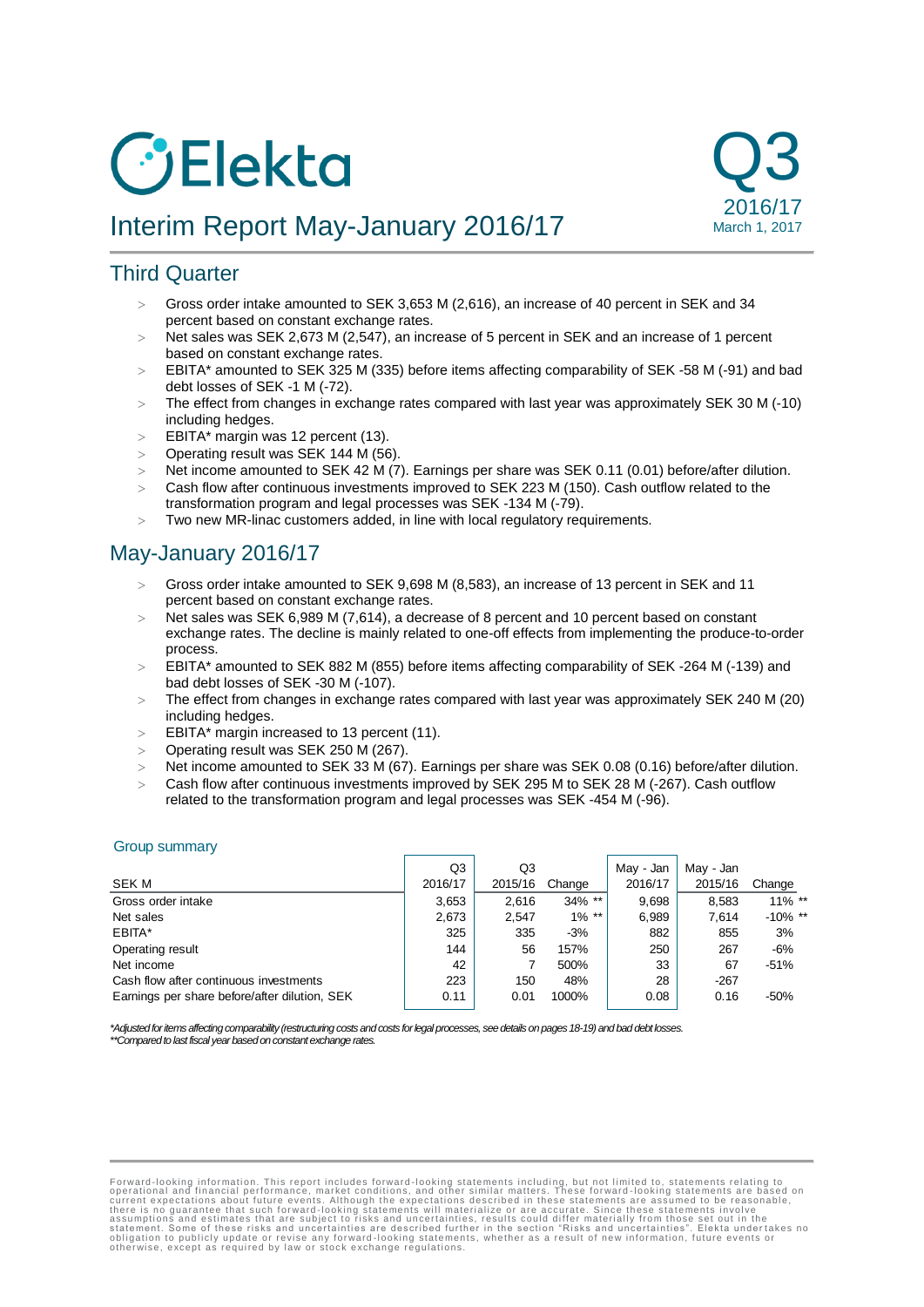

# President and CEO comments

*We delivered a strong order growth of 34 percent in the third quarter and 11 percent for the first nine months. MR-linac, the next generation of radiation therapy systems, continued to break new ground. Our activities related to the transformation program are progressing and delivering in line with defined targets for cost savings and margins. We are honored that our MOSAIQ® Oncology Information System has been recognized as Category Leader for the sixth time by KLAS, an independent research firm specializing in the performance of healthcare vendors.*

Order growth was strong during the quarter and we moved our positions forward in all product areas. Europe, Middle East and Africa showed very strong performance with significant order bookings such as two MR-linac systems and New Karolinska Solna, Sweden. The development in Asia Pacific was solid and we saw continued strong growth in China. Our activities to strengthen the operations in the US are showing progress, but I am not satisfied and have initiated additional measures for improved performance.

The interest in our paradigm shifting MR-linac continues to grow. We already have agreements for 12 systems. This is in accordance with our plan and I am convinced that we will reach our target of 75 orders before the end of the 2019 calendar year.

This was the first quarter after fully implementing our produce-to-order process. Net sales increased by 5 percent in SEK and by 1 percent based on constant exchange rates. Linear accelerator shipments were lower compared with last year and approximately SEK 100 M of planned linac revenues were shifted into the fourth quarter. This was due to our strict implementation of the produce-to-order process.

Gross margin increased slightly in the quarter. Currency effects were lower than expected as a result of the recent strengthening of SEK and GBP. The effect in the third quarter was SEK 30 M, which can be compared with SEK 95 M in the second quarter. We are well on our way to reaching our savings target and currently we have realized an annualized rate of SEK 535 M. On 12-month rolling, our EBITA-margin was 16 (14) percent and we reiterate the ambition to reach an EBITA-margin exceeding 20 percent for next fiscal year.

Our cash flow has improved further through activities for working capital reduction. Compared to last year cash flow has increased by SEK 650\* M and the net working capital to sales ratio is now at 1 percent.

We have a strong order backlog going into the fourth quarter and compared with the same period last year we plan to deliver substantially more from the backlog.

We continue to strengthen our management team and the organization. Karin Svenske Nyberg has joined us as Executive Vice President Human Resources and Ioannis Panagiotelis joined us as Chief Marketing Officer.

The transformation program is well under way and we do what we say by continuously improving our processes. Our global Elekta team is deeply committed to providing our customers with highly innovative radiation treatment solutions that help them improve the lives of people with cancer or brain diseases.

Richard Hausmann President and CEO

*\*Cash flow after continuous investments. Adjusted for items affecting comparability of SEK 358 M (refer to page 4), related to cash outflow attributable to legal processes and the transformation program.*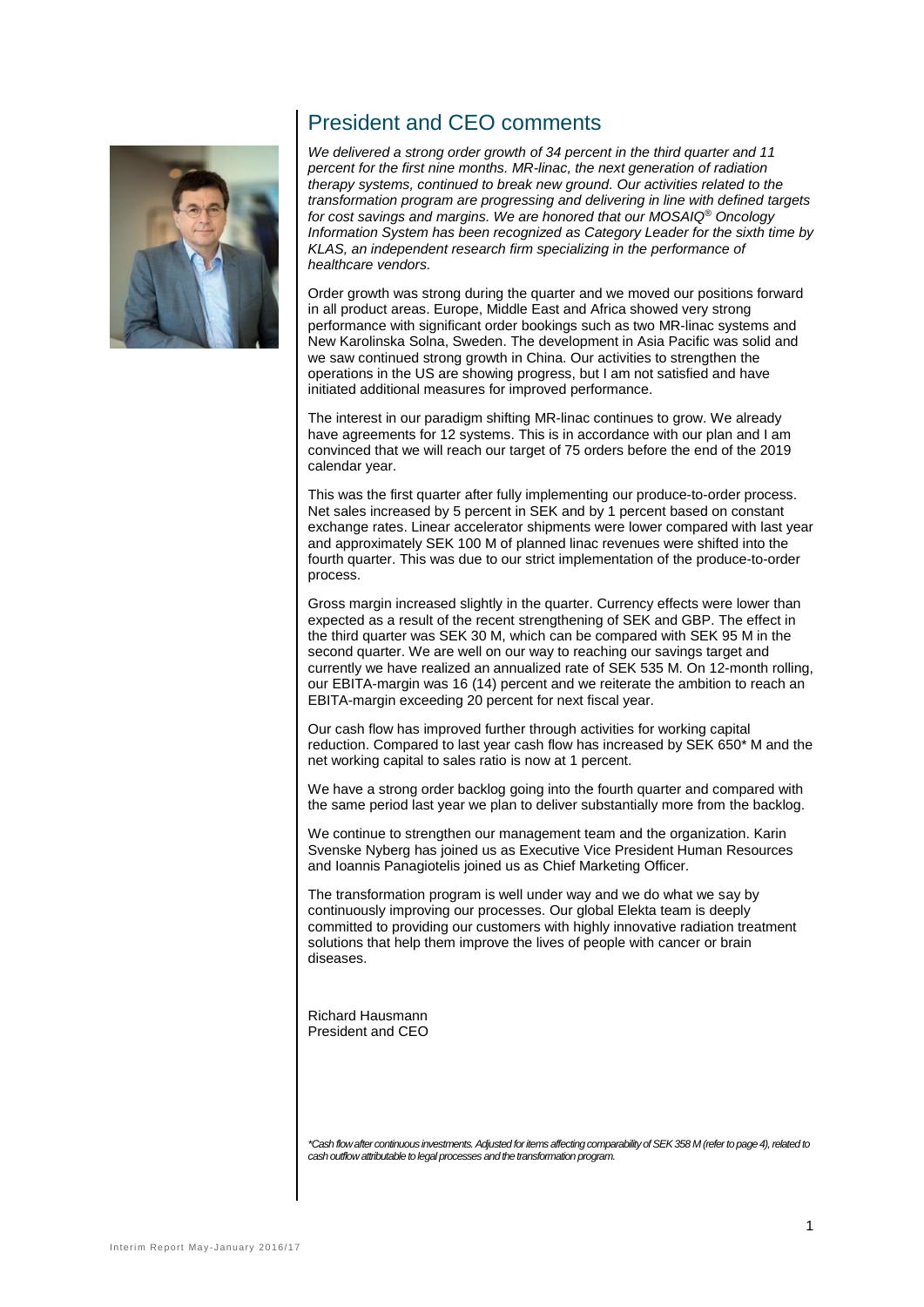*Presented amounts refer to the nine month period 2016/17and amounts within parentheses indicate comparative values for the equivalent period last fiscal year unless otherwise stated.* 

# Order intake and order backlog

*From fiscal year 2016/17, Elekta reports gross order intake instead of net order intake. This is in line with industry peers.*

Gross order intake increased 13 percent to SEK 9,698 M (8,583) and by 11 percent based on constant exchange rates. In the third quarter order intake increased by 40 percent to SEK 3,653 M (2,616) and by 34 percent based on constant exchange rates.

#### Gross order intake

|                                | Q3      | Q3      |         | Mav - Jan | May - Jan |         | May - Apr |
|--------------------------------|---------|---------|---------|-----------|-----------|---------|-----------|
| <b>SEK M</b>                   | 2016/17 | 2015/16 | Change* | 2016/17   | 2015/16   | Change* | 2015/16   |
| North and South America        | 993     | 1.022   | $-6%$   | 3.009     | 3.167     | $-6%$   | 4.954     |
| Europe, Middle East and Africa | 1,809   | 818     | 116%    | 3.695     | 2.823     | 29%     | 4.824     |
| Asia Pacific                   | 851     | 776     | 2%      | 2.994     | 2.593     | 11%     | 4.043     |
| Group                          | 3.653   | 2.616   | 34%     | 9.698     | 8.583     | 11%     | 13.821    |

*\*Compared to last fiscal year based on constant exchange rates.*

Order backlog was SEK 21,932 M, compared to SEK 18,239 M on April 30, 2016. Order backlog is converted at closing exchange rates which resulted in a positive translation difference of SEK 1,173 M. The positive translation difference decreased with SEK 650 M in Q3. According to current delivery plans, current order backlog is expected to be recognized as follows: 16 percent in the remaining three months of 2016/17, 30 percent in 2017/18 and 54 percent thereafter.

# Regional development

## *North and South America*

In the US, the market remained stable and investments in replacing the installed base of radiation therapy equipment continued. Market growth is primarily related to services. Consolidation of the hospital industry continues, resulting in an increased demand for comprehensive solutions and large-scale projects as well as longer lead times for purchasing decisions.

Elekta continues to implement measures to strengthen operations. Elekta's gross order intake in the region decreased 3 percent in the third quarter, which is equivalent to 6 percent based on constant exchange rates. For the first nine months, order intake declined by 5 percent, which is equivalent to 6 percent based on constant exchange rates.

Demand for cancer care in South America is growing, mainly driven by a rapidly aging population and a significant lack of radiation therapy capacity. However, weak economic conditions throughout the region have slowed investments in new equipment.

## *Europe, Middle East and Africa*

Radiation therapy capacity in Western Europe is insufficient, evidenced by the long waiting times for treatment in many countries. This is being addressed through increased investments by public healthcare systems as well as an expansion of private care providers.

Emerging markets across the region performed favorably. The Middle East has begun to grow, partly due to the recently opened market in Iran. Growth in Africa has been significant and represents an interesting long-term growth potential. The Russian market has however declined significantly due to weak economic conditions.

During the quarter, Elekta signed a significant order with the New Karolinska Solna in Stockholm, as well as MR-linac orders with Tübingen University Hospital and Odense University Hospital.



Cross order intolv

 $Q<sub>3</sub>$ 

2015/16

 $+40%$ 

 $Q<sub>1</sub>$  $Q<sub>2</sub>$ 

2016/17

 $6000$ 

 $5.000$  $\lambda$  000  $3.000$  $2,000$  $1,000$ 



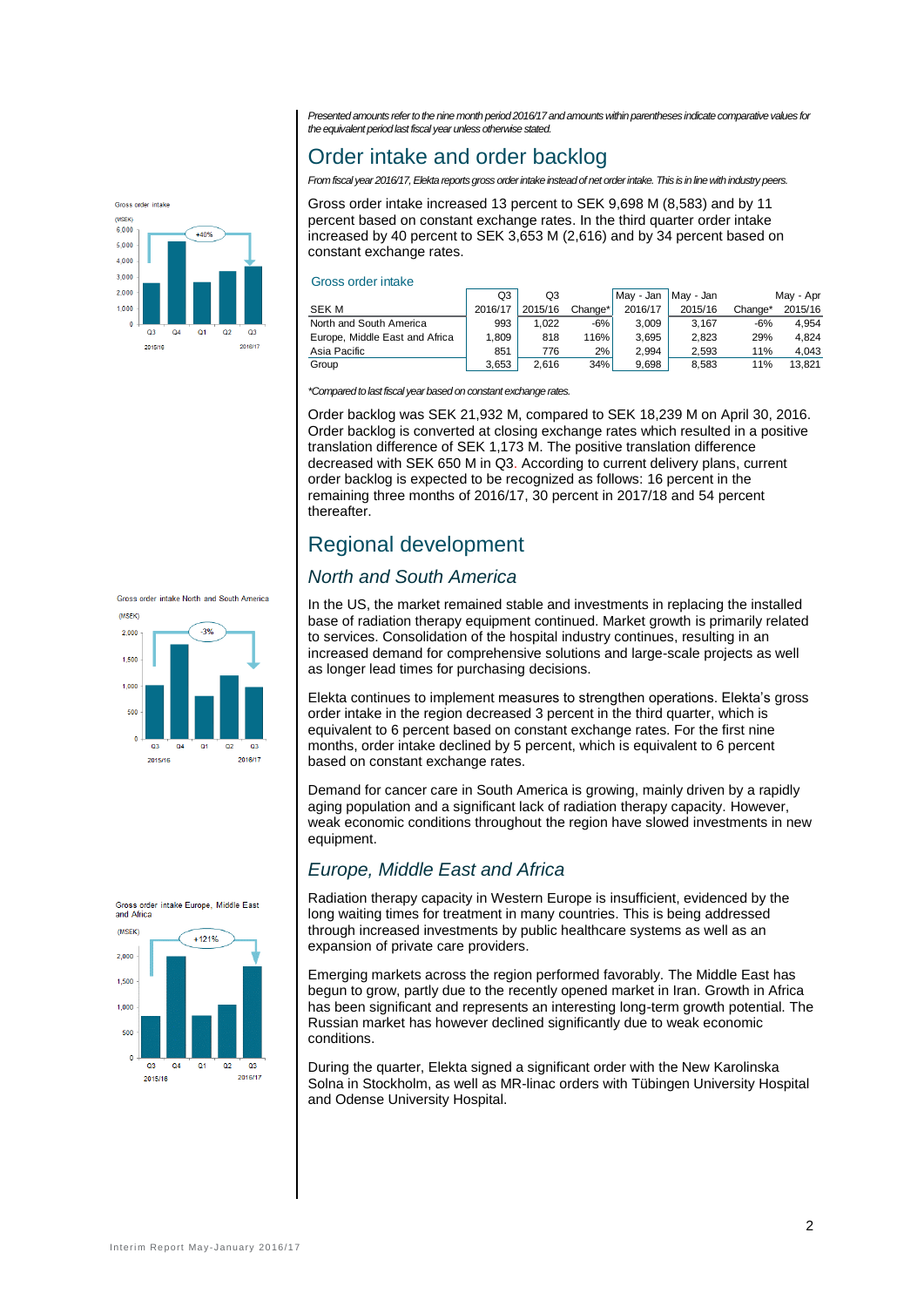Order intake in the region increased 121 percent in the third quarter, which is equivalent to 116 percent based on constant exchange rates. For the first nine months, order intake increased by 31 percent, which is equivalent to 29 percent based on constant exchange rates.

## *Asia Pacific*

The region is home to almost 60 percent of the global population, but has less than 30 percent of the world's capacity of radiation therapy. Accordingly, there is a large unmet need for cancer care. The main market drivers are longer life expectancy and greater economic prosperity, which are leading a growing need for investments in health care.

Market growth in the region was favorable during the period. High-growth markets include China, India and South East Asia. The Japanese market is currently weak.

Elekta's order intake increased 10 percent in the third quarter, which is equivalent to 2 percent based on constant exchange rates. Order growth in China was particularly strong. Furthermore, Elekta got a new customer for MR-linac; the Chinese University of Hong Kong. For the first nine months, order intake increased by 15 percent, which is equivalent to 11 percent based on constant exchange rates.

# Transformation program

The transformation program, announced in June 2015, is progressing according to plan. The objective is to create more efficient operations, with improved profitability and cash flow. The program includes measures to strengthen our customer services and support, our innovation capacity and activities for increased efficiency in supply chain and procurement processes.

The objectives of the transformation and status as of the third quarter:

| Objective                                                               | <b>Status</b>                                                                                                                                       |
|-------------------------------------------------------------------------|-----------------------------------------------------------------------------------------------------------------------------------------------------|
| EBITA margin of >20 percent in fiscal year<br>2017/18                   | On track – rolling 12-month margin<br>improved to 16 percent (14).                                                                                  |
| Cost savings of SEK 700* M with full effect<br>from fiscal year 2017/18 | Annualized savings rate increased to SEK<br>535 M. The efforts from reduction of<br>procurement costs will be visible during<br>fiscal year 2017/18 |
| Net working capital to sales below 5<br>percent                         | Net working capital to net sales was 1<br>percent at the end of the third quarter                                                                   |
| Implement a produce-to-order process                                    | Completed in the second quarter fiscal<br>vear 2016/17                                                                                              |

*\*Base year 2014/15, excluding currency effects.*

Gross order intake Asia Pacific

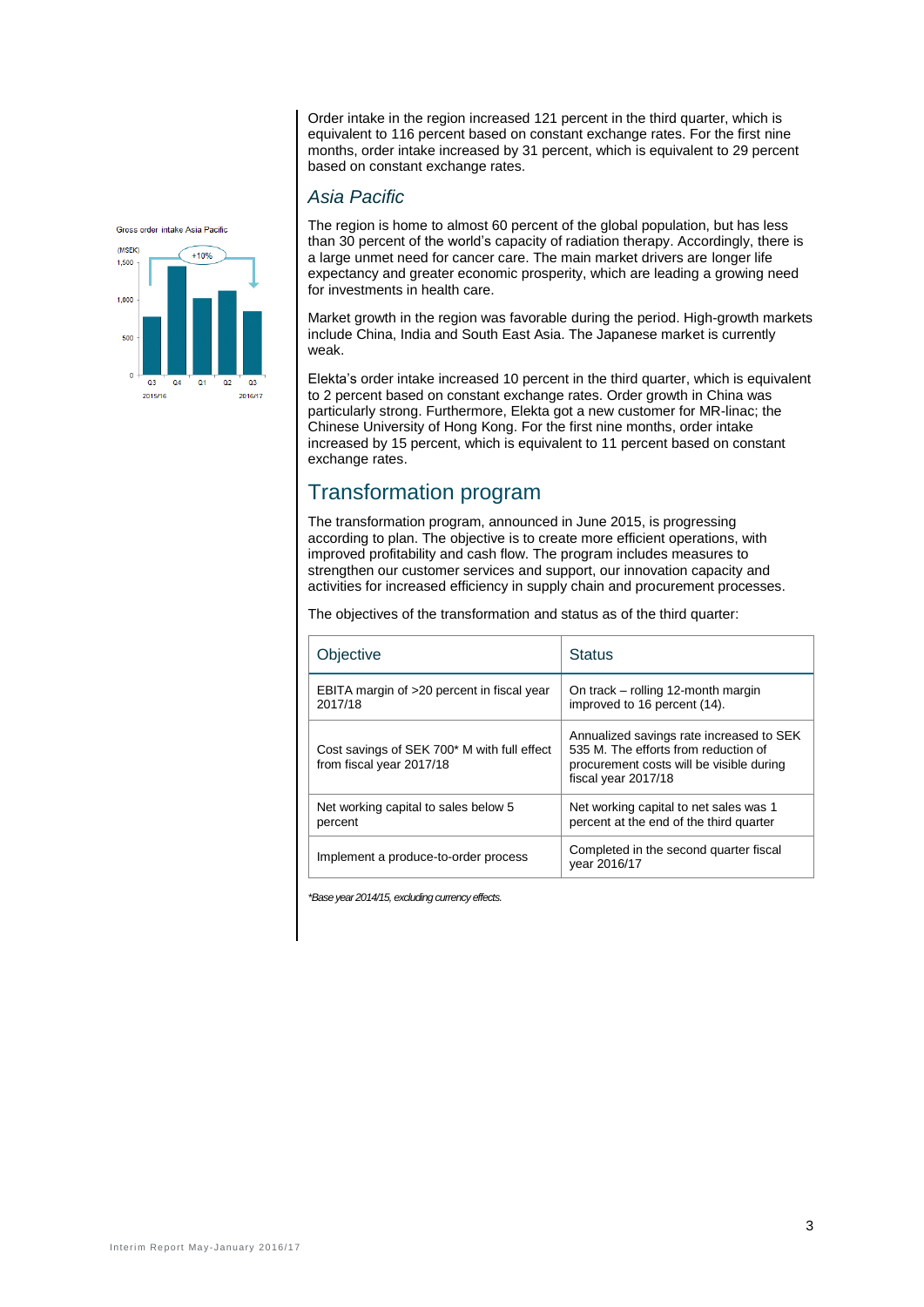# Net sales and earnings

Net sales in the first nine months of the year amounted to SEK 6,989 M (7,614), a decrease of 10 percent based on constant exchange rates. This is mainly related to a one-off effect from the new produce-to-order process. In the third quarter net sales amounted to SEK 2,673 M (2,547), an increase by 5 percent or by 1 percent based on constant exchange rates. Shipments of linear accelerators were slightly lower compared with the same quarter last year.

#### Net sales

|                                | Q3      | Q3      |         | May - Jan | May - Jan |         | May - Apr |
|--------------------------------|---------|---------|---------|-----------|-----------|---------|-----------|
| SEK M                          | 2016/17 | 2015/16 | Change* | 2016/17   | 2015/16   | Change* | 2015/16   |
| North and South America        | 952     | 914     | $-2%$   | 2.745     | 2,860     | $-6%$   | 4,005     |
| Europe, Middle East and Africa | 917     | 850     | 8%      | 2.183     | 2.466     | $-11%$  | 3.651     |
| Asia Pacific                   | 804     | 783     | $-4%$   | 2.061     | 2.288     | $-15%$  | 3,565     |
| Group                          | 2,673   | 2,547   | 1%      | 6,989     | 7.614     | $-10%$  | 11.221    |

*\*Compared to last fiscal year based on constant exchange rates.*

Gross margin was 41 percent (40). Operating expenses decreased 12 percent as a result of cost reduction activities and currency effects. R&D expenditure, before capitalization of development costs, amounted to SEK 873 M (1,053), equal to 12 percent (14) of net sales.

EBITA before items affecting comparability and bad debts losses increased to SEK 882 M (855) representing a margin of 13 percent (11). The effect from changes in exchange rates compared with last year was approximately SEK 240 M (20) including hedges.

In the third quarter gross margin was 40 percent (40). EBITA before items affecting comparability and bad debt losses decreased slightly to SEK 325 M (335) representing a margin of 12 percent (13). The currency effect in the third quarter was approximately SEK 30 M (-10) including hedges which is lower than previous quarters, mainly due to the strengthening of SEK and GBP.

Items affecting comparability amounted to SEK -264 M (-139), of which SEK -131 M (-31) were related to legal processes and SEK -133 M (-108) were costs related to the implementation of the ongoing transformation program. Bad debt losses amounted to SEK -30 M (-107). Operating result was SEK 250 M (267).

Net financial items amounted to SEK -207 M (-182). The increase is related to an impairment of participations in associates (Global Medical Investments GMI AB) while interest expenses decreased due to lower interest rates. Profit before tax amounted to SEK 44 M (86), tax amounted to SEK -10 M (-19) and net income amounted to SEK 33 M (67). Earnings per share amounted to SEK 0.08 (0.16) before/after dilution. Return on shareholders' equity amounted to 2 percent (6) and return on capital employed amounted to 4 percent (7).

#### Capitalized development costs

|                                               | Q3l     | Q3I             |         |         | May - Jan   May - Jan 12 months May - Apr |         |
|-----------------------------------------------|---------|-----------------|---------|---------|-------------------------------------------|---------|
| SEK M                                         | 2016/17 | 2015/16         | 2016/17 | 2015/16 | rolling                                   | 2015/16 |
| Capitalization of development costs           | 1321    | 143             | 371     | 460     | 503                                       | 592     |
| of which R&D                                  | 1321    | 142             | 371     | 459     | 503                                       | 591     |
| Amortization of capitalized development costs | -941    | -851            | $-250$  | $-246$  | $-330$                                    | $-326$  |
| of which R&D                                  | -87     | -791            | $-231$  | $-228$  | $-304$                                    | $-301$  |
| Capitalized development costs, net            | 39      | 58 <sub>l</sub> | 122     | 214     | 174                                       | 266     |
| of which R&D                                  | 45      | 64              | 140     | 232     | 198                                       | 290     |

The net of capitalization and amortization of development costs in the R&D function decreased to SEK 140 M (232). Amortization of capitalized development costs amounted to SEK 250 M (246).

# Investments and depreciation

Continuous investments were SEK 476 M (696), including investments in intangible assets of SEK 376 M (553) and investments in other assets of SEK 100 M (143). Investments in intangible assets is related to ongoing R&D programs. The reduction was related to the MR-linac project coming to its final development phase and to an investment in licenses made during the comparative year. The reduced investment in other assets was also R&D related. Amortization of intangible assets and depreciation of tangible fixed assets amounted to a total of SEK 455 M (466).

# Cash flow

Cash flow from operating activities improved to SEK 596 M (324). During the period, cash outflow related to the transformation program and legal processes amounted to approximately SEK -454 M (-96), of which SEK -134 M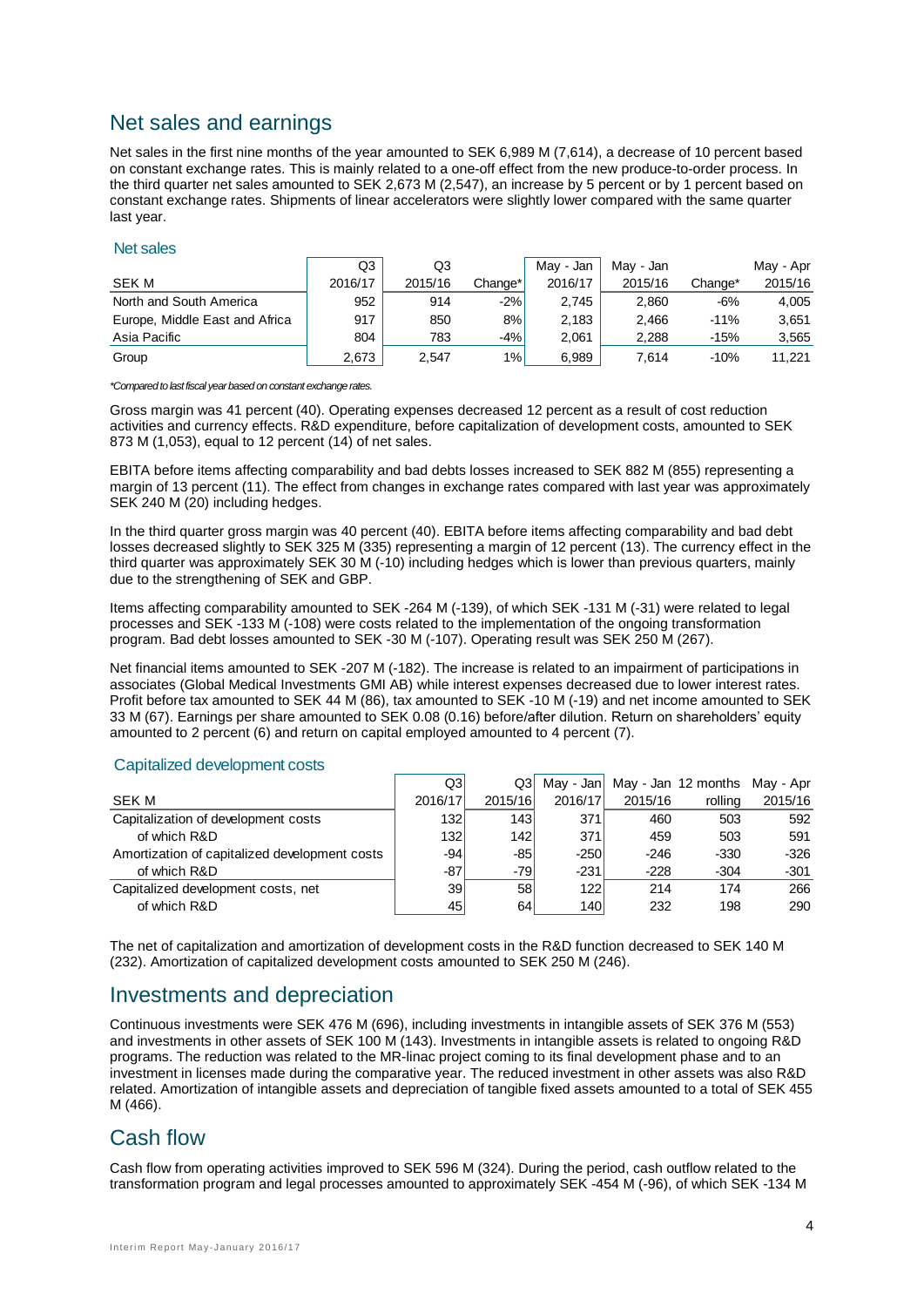(-79) was during the third quarter. Cash outflow relating to legal disputes amounted to SEK -212 M (-29), of which SEK -36 M (-25) was paid in the third quarter. The operational cash conversion for rolling 12 months was 140 percent (144). Cash flow after continuous investments was SEK 28 M (-267). The cash flow improvement was mainly due to positive effects from the transformation program with a reduction of working capital. Cash outflow to continuous investments included SEK -92 M relating to investments in intangible assets made in 2015/16.

#### Cash flow (extract)

|                                       | Q3      | Q3      | May - Jan | Mav - Jan | 12 months | May - Apr |
|---------------------------------------|---------|---------|-----------|-----------|-----------|-----------|
| SEK M                                 | 2016/17 | 2015/16 | 2016/17   | 2015/16   | rolling   | 2015/16   |
| Operating cash flow                   | 162     | 60      | 267       | 460       | 516       | 709       |
| Change in working capital             | 232     | 267     | 329       | $-136$    | 926       | 461       |
| Cash flow from operating activities   | 394     | 327     | 596       | 324       | 1.442     | 1.170     |
| Continuous investments                | $-171$  | $-177$  | -568      | -591      | $-751$    | -774      |
| Cashflow after continuous investments | 223     | 150     | 28        | $-267$    | 691       | 396       |
| Operational cash conversion*          | 129%    | 154%    | 85%       | 44%       | 140%      | 111%      |

*\*Cash flow from operating activities / EBITDA*

# Working capital

Net working capital decreased to SEK 83 M (957), which is corresponding to 1 percent (8) of net sales.

## Working capital

|                                  | Jan 31, | Jan 31, | Apr 30, |
|----------------------------------|---------|---------|---------|
| <b>SEKM</b>                      | 2017    | 2016    | 2016    |
| Working capital assets           |         |         |         |
| Inventories                      | 1,244   | 1,462   | 1,135   |
| Accounts receivable              | 3,324   | 3,529   | 3,301   |
| Accrued income                   | 1,701   | 1,926   | 2,126   |
| Other operating receivables      | 873     | 888     | 741     |
| Sum working capital assets       | 7,142   | 7,806   | 7,303   |
| Working capital liabilities      |         |         |         |
| Accounts payable                 | 849     | 1,135   | 1,122   |
| Advances from customers          | 2,550   | 2,074   | 1,943   |
| Prepaid income                   | 1,603   | 1,618   | 1,648   |
| Accrued expenses                 | 1,709   | 1,709   | 1,817   |
| Short-term provisions            | 113     | 101     | 347     |
| Other operating liabilities      | 234     | 211     | 157     |
| Sum working capital liabilities  | 7,059   | 6,848   | 7,035   |
| Net working capital              | 83      | 957     | 268     |
| % of 12 months net sales rolling | 1%      | 8%      | 2%      |

Inventory, accounts payable and accrued income decreased compared to the third quarter last year, which mainly is a result of the produce-to-order process. Inventory increased in the quarter, mostly from a buildup of MR-linac related inventory.

The Days Sales Outstanding (DSO) has been reduced to 30 days (56) with all three regions showing improvements compared to last year.

## Days Sales Outstanding (DSO)

|                                | Jan 31, | Jan 31, | Apr 30, |
|--------------------------------|---------|---------|---------|
| SEK M                          | 2017    | 2016    | 2016    |
| North and South America        | -54     | -42     | -46     |
| Europe, Middle East and Africa | 92      | 132     | 112     |
| Asia Pacific                   | 70      | 97      | 128     |
| Group                          | 30      | 56      | 60      |

*Days Sales Outstanding (DSO) is calculated as (Accounts receivable + Accrued income -Advances from customers -Prepaid income)/(12 months rolling net sales/365).*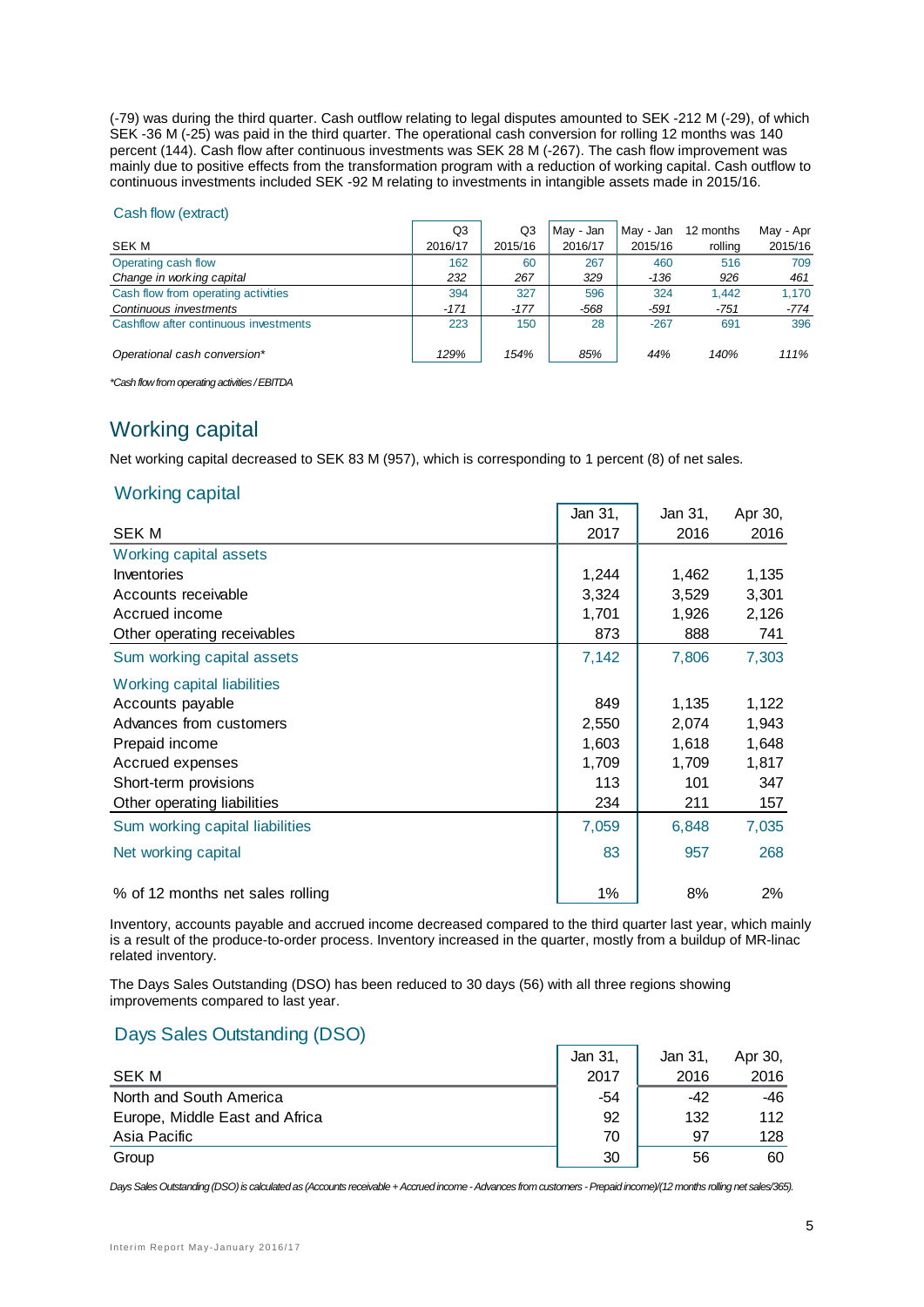## Net debt

|                                         | Jan 31.  | Jan 31.  | Apr 30,  |
|-----------------------------------------|----------|----------|----------|
| SEK M                                   | 2017     | 2016     | 2016     |
| Long-term interest-bearing liabilities  | 3.234    | 5.031    | 3.065    |
| Short-term interest-bearing liabilities | 1.896    | 16       | 1.885    |
| Cash and cash equivalents               | $-2.284$ | $-1.683$ | $-2.273$ |
| Net debt                                | 2.846    | 3.364    | 2.677    |

# Financial position

Cash and cash equivalents amounted to SEK 2,284 M (2,273 on April 30, 2016) and interest-bearing liabilities amounted to SEK 5,130 M (4,950 on April 30, 2016). Net debt amounted to SEK 2,846 M (2,677 on April 30, 2016) and the net debt/equity ratio was 0.44 (0.42 on April 30, 2016).

The exchange rate effect from the translation of cash and cash equivalents amounted to SEK 125 M (4). The translation difference in long-term interest-bearing liabilities amounted to SEK 167 M (57). Other comprehensive income was affected by exchange rate differences from translation of foreign operations amounting to SEK 214 M (-107).

The change in unrealized exchange rate effects from effective cash flow hedges reported in other comprehensive income amounted to SEK -129 M (29). The closing balance of unrealized exchange rate effects from effective cash flow hedges amounted to SEK -124 M (-108) exclusive of tax.

To support the upcoming refinancing of the convertible bond maturing in April 2017, Elekta has, in the fourth quarter of 2015/16, entered into an eighteen month SEK 1,400 M Term Loan Facility with extension optionality.

# Significant events during the reporting period

# *Change of President and CEO*

Richard Hausmann was appointed as the new President and CEO effective June 10, 2016. He succeeded Tomas Puusepp.

Richard Hausmann joined Elekta with nearly three decades of experience in the medical device industry. He led GE's Magnetic Resonance (MR) division as President and CEO, served as President and CEO of Siemens computed tomography (CT) and worked at Siemens in leading positions in its MR business. He also acted as President and CEO of Siemens Ltd. China, responsible for the company's entire portfolio in its core emerging market. Richard has a solid track record of bringing clinical innovations to the global health care market and is known for his deep insights into customer and patient needs, with a strong workflow and outcome orientation.

Richard Hausmann has a doctorate in physics from the University of Regensburg.

# *Changes to Executive Management Team*

Karin Svenske Nyberg joined Elekta as Executive Vice President Human Resources on January 16, 2017. Valerie Binner, former Executive Vice President Human Resources, left the company with effective date June 10, 2016.

Todd Powell, Executive Vice President Global Engineering, left the company with effective date October 31, 2016.

## *humediQ legal dispute*

On May 23, 2016, an arbitration tribunal in London issued an award in the dispute between two Elekta group companies and humediQ GmbH. The award concluded an arbitration with humediQ arising out of an agreement for the exclusive supply of Identify™ under the Elekta label, which was entered into in 2011. The tribunal determined that the Elekta companies did not validly terminate the 2011 agreement and that, as a result, they must pay humediQ EUR 8.9 M for Identify systems the Elekta companies did not order according to minimum volume commitments in the contract. This amount is less than half of the EUR 19 M that humediQ claimed in the arbitration. The tribunal also held that the respective success of each party was comparable and that each party should bear its own legal costs. The Elekta companies do not have any further obligation to purchase any systems from humediQ. In addition to the damages ordered in the arbitration award, Elekta has written off approximately EUR 5 M in receivables related to the agreement with humediQ. An amount of SEK 26 M relating to humediQ has been reported as items affecting comparability, of which SEK 1 M in the third quarter: this amount is in addition to SEK 128 M, which was reported as items affecting comparability in the fourth quarter of 2015/16.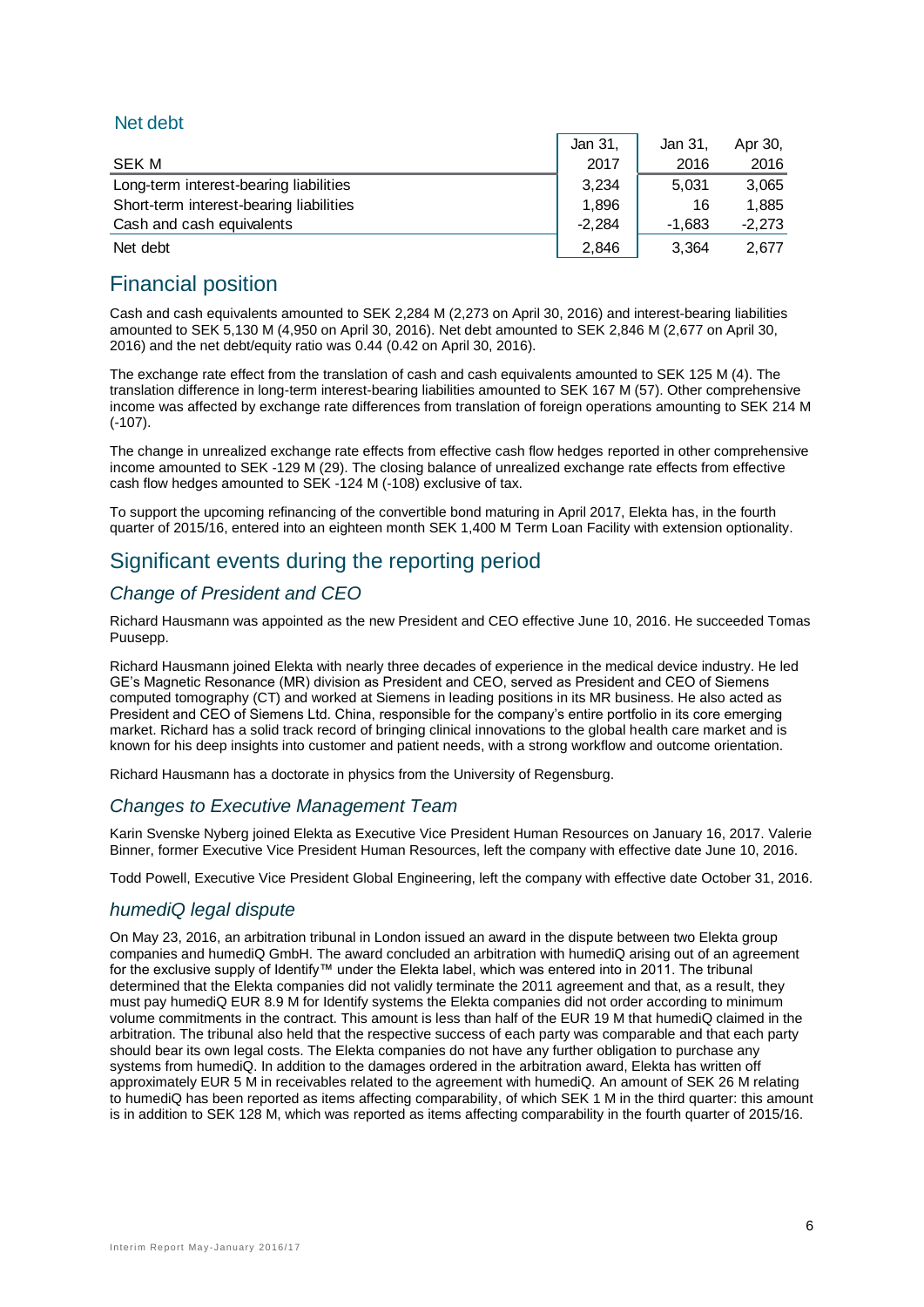## *Processes regarding intellectual property rights*

Elekta is committed to protecting its intellectual property rights and those of its partnering customers. In 2015 Elekta therefore acted against Varian's infringement of patents using cone beam CT with a flat panel imager. Since then, both parties have filed patent infringement suits both in Europe and in the US.

As announced in October 2016, Elekta received an Initial Determination (ID) by an Administrative Law Judge of the US International Trade Commission (USITC). The ID was then analyzed and Elekta identified several grounds for seeking review before the USITC. In January 2017 USITC requested the presiding judge to again review some of Elekta's key arguments and will thereby reconsider some of Elekta's invalidity arguments made against the patents initially determined to be violated by Elekta.

In addition, Elekta has filed proceedings at the US Patent and Trademark Office (USPTO) against all of the Varian patents addressed by the ID. The USPTO has since found a likelihood of success in declaring these patents invalid. The USPTO expects to complete all of these proceedings before October 2017.

## *Investigation in Italy*

As communicated in November 2015, Elekta's subsidiary in Italy and some former employees are suspected of interfering with public procurement processes. Elekta provided all requested information to the Italian authorities during the investigation which closed in August 2016. Elekta has zero tolerance for any deviation from the code of conduct and clear corporate policies and procedures in place. The Public Prosecutor of Milan, Italy, has announced that preliminary hearings involving individuals and Elekta's Italian subsidiary in connection with alleged bid-rigging allegations will commence in April, 2017.

# Events after the reporting period

## *Changes to Executive Management Team*

On February 13, 2017, Ioannis Panagiotelis joined Elekta and the Executive Management Team as Chief Marketing Officer.

Effective from the same date Maurits Wolleswinkel, former EVP Marketing and Strategy has assumed the position as Chief Strategy Officer in the Elekta Executive Management Team.

# **Employees**

The average number of employees during the period was 3,567 (3,677). The decrease compared to previous year is related to the ongoing transformation program and mainly from streamlining of the manufacturing organization and efficiency programs in administration.

The average number of employees in the Parent Company was 29 (27).

# **Shares**

During the period 388 new B-shares were subscribed through conversion of convertibles. Total number of registered shares on January 31, 2017 was 382,829,435, of which 14,250,000 were A-shares and 368,579,435 Bshares. Fully diluted shares amounted to 400,696,012, (including dilution related to the Elekta 2012/17 convertible bond).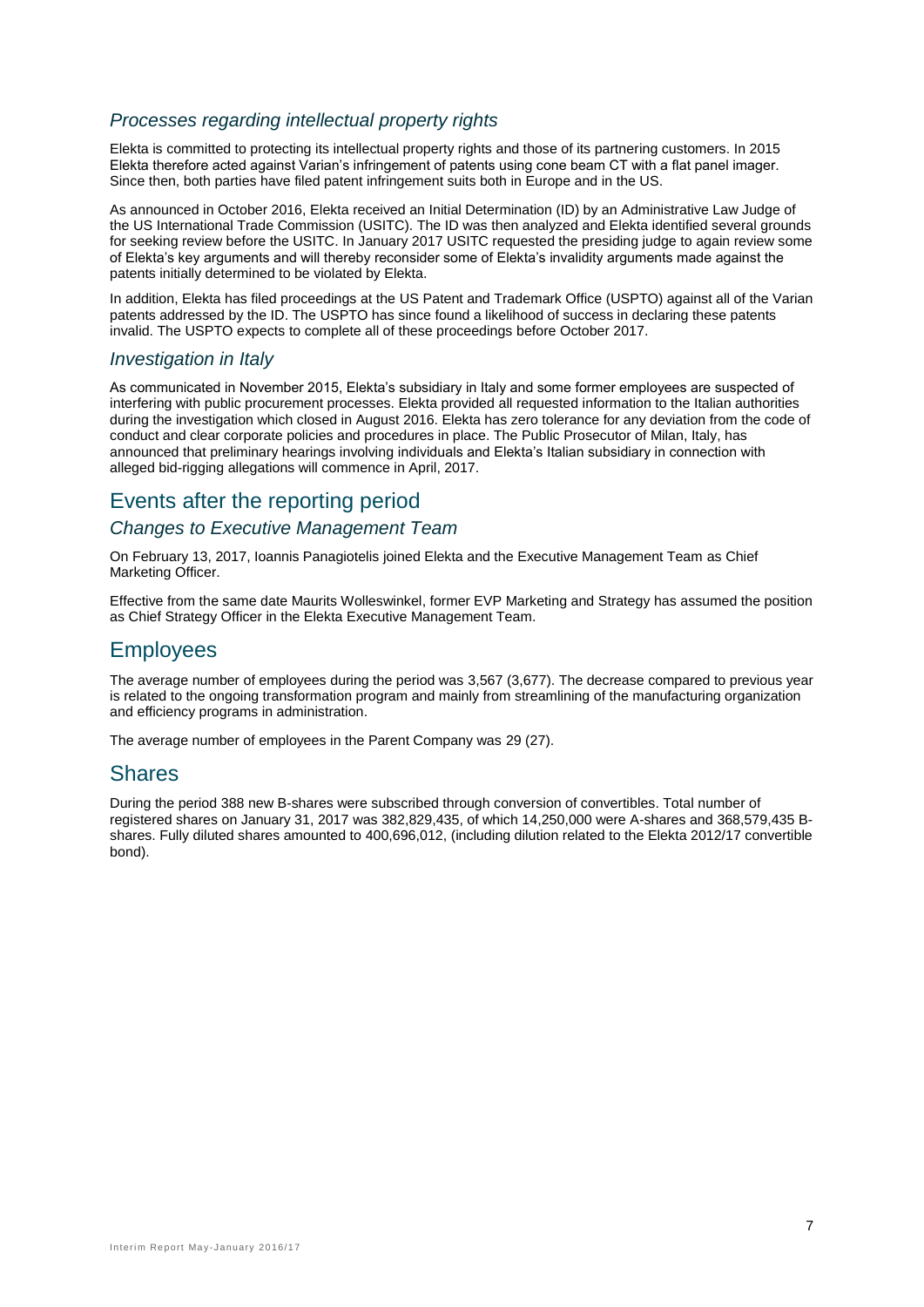# Risks and uncertainties

Elekta's presence in a large number of geographical markets exposes the Group to political and economic risks on a global scale and/or in individual countries. United Kingdom's decision to leave the European Union, as an example, might lead to economic uncertainty that may impact Elekta since an important part of the business is located in the United Kingdom.

The competitive landscape for Elekta is continuously changing. The medical equipment industry is characterized by technological developments and continuous improvements of industrial know-how, resulting in companies launching new products and improved methods for treatment. Elekta strives to be the leader in innovation and offer the most competitive product portfolio, developed in close collaboration with key research leaders in the field. To secure the proceeds of research investments, it is of importance that such new products and new technology are protected from the risk of improper use by competitors. When possible and deemed appropriate, Elekta protects its intellectual property rights by way of patents, copyrights and trademark registrations. Elekta carefully monitors intellectual property rights of third parties, but third parties may still direct infringement claims against Elekta which may lead to time-consuming and costly legal disputes as well as business interruption and other limitations in operations.

Elekta sells solutions through its direct sales force and through an external network of agents and distributors. The Company's continued success is dependent on the ability to establish and maintain successful relationships with customers. Elekta is continuously evaluating how to enter new markets, considering both the opportunities and the risks involved. There are regulatory registration requirements with each new market that potentially could delay product introductions and certifications. The stability of the political system in certain countries and the security situation for employees traveling to exposed areas are constantly evaluated. Corruption is a risk and an obstacle for development and growth in some countries. Elekta has implemented a specific anti-corruption policy to guide the business as it aims to be in line with national and international regulations and best practices against corruption as well as third party risk management processes.

Elekta's operations comprise several markets that expose the Group to a vast number of laws, regulations, policies and guidelines regarding, for example, health, security, environmental matters, trade restrictions, competition and delivery of products. Elekta's quality systems describe these requirements, which are reviewed and certified by external supervisory bodies and are regularly inspected by authorities in applicable countries, for example, the US FDA. Noncompliance of, for example, safety regulations can result in delayed or stopped deliveries of products. Changes in regulations and rules might also increase Elekta's costs and delay the development and introduction of new products.

Elekta depends also on the capability of producing advanced medical equipment, which requires highly qualified personnel. The Company's ability to attract and retain qualified personnel and management has a significant impact on the future success of the Group.

Weak economic development and high levels of public debt might, in some markets, mean less availability of financing for private customers and reduced future healthcare spending by governments. Political decisions that could impact the healthcare reimbursement systems also constitute a risk factor. Elekta's ability to commercialize products is dependent on the reimbursement level that hospitals and clinics can obtain for different types of treatments. Alterations in the existing reimbursement systems related to medical products, or implementation of new regulations, might impact future product mix in specific markets.

Elekta's delivery of treatment equipment relies largely on customers' readiness to receive the delivery at site. Depending on contractual payment terms, a delay can result in postponed invoicing and also affect timing of revenue recognition. The Group's credit risks are normally limited since customer operations are, to a large extent, financed either directly or indirectly by public funds. Due to the recent macroeconomic development, a number of emerging market currencies have depreciated significantly and, as a consequence Elekta has experienced an increased credit risk related to receivables from these regions.

Elekta depends on a number of suppliers for components. There is a risk that delivery difficulties might occur due to circumstances beyond Elekta's control. Critical suppliers are regularly followed up regarding delivery precision and quality of components.

In its operations, Elekta is subject to a number of financial risks primarily related to exchange rate fluctuations. In the short term, the effect of currency movements is reduced through forward contracts. Hedging is conducted on the basis of expected net sales over a period of up to 24 months. The scope of the hedging is determined by the Company's assessment of currency risks. Risk exposure is regulated through a financial policy established by the Board of Directors. The overall responsibility for handling the Group's financial risks, and developing methods and guidelines for dealing with financial risks, rests with the executive management and the finance function. For more detailed information regarding these risks, see Note 2 in the Annual Report 2015/16.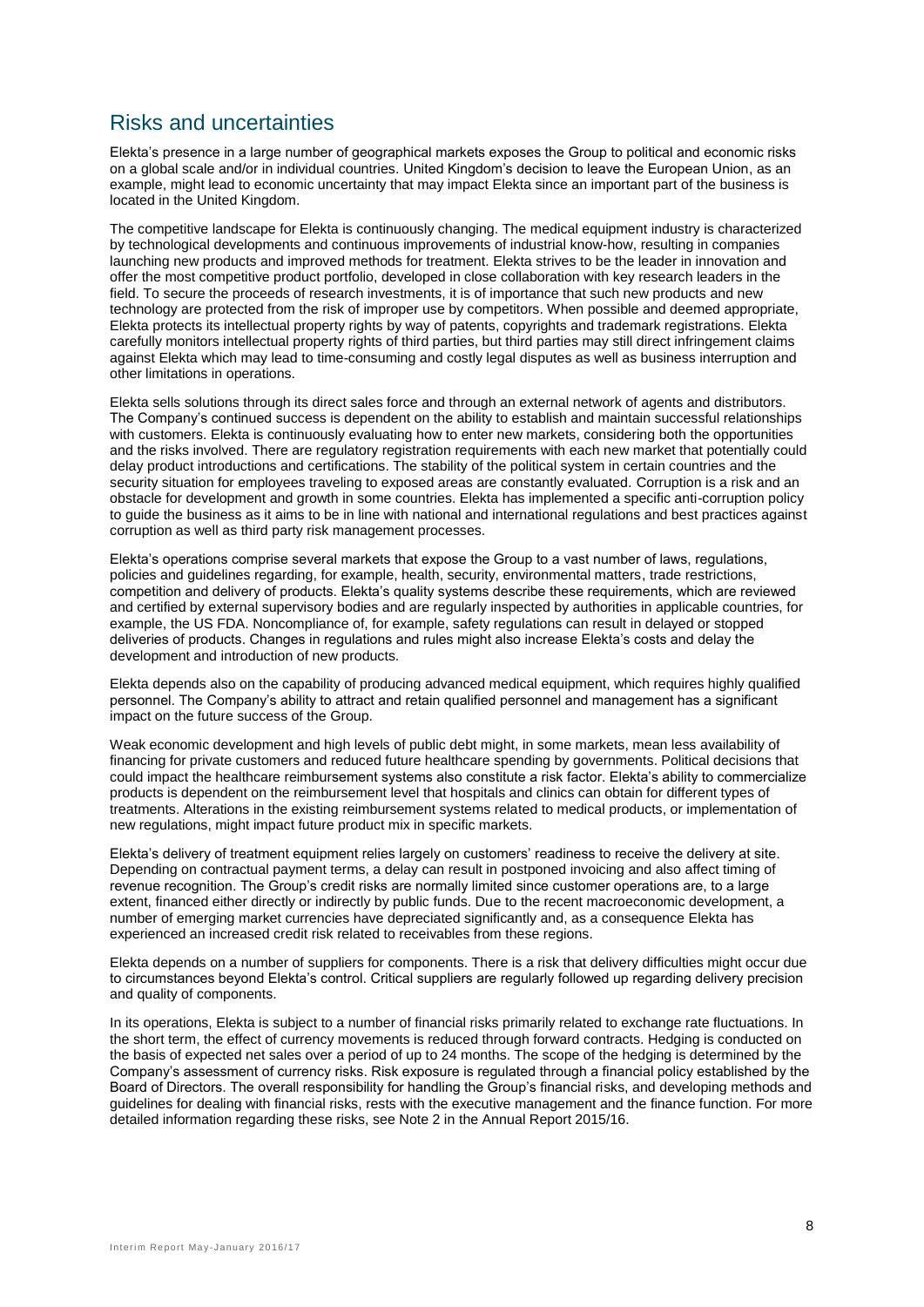Stockholm, March 1, 2017

Richard Hausmann CEO and President

*This report has not been reviewed by the Company´s auditors.*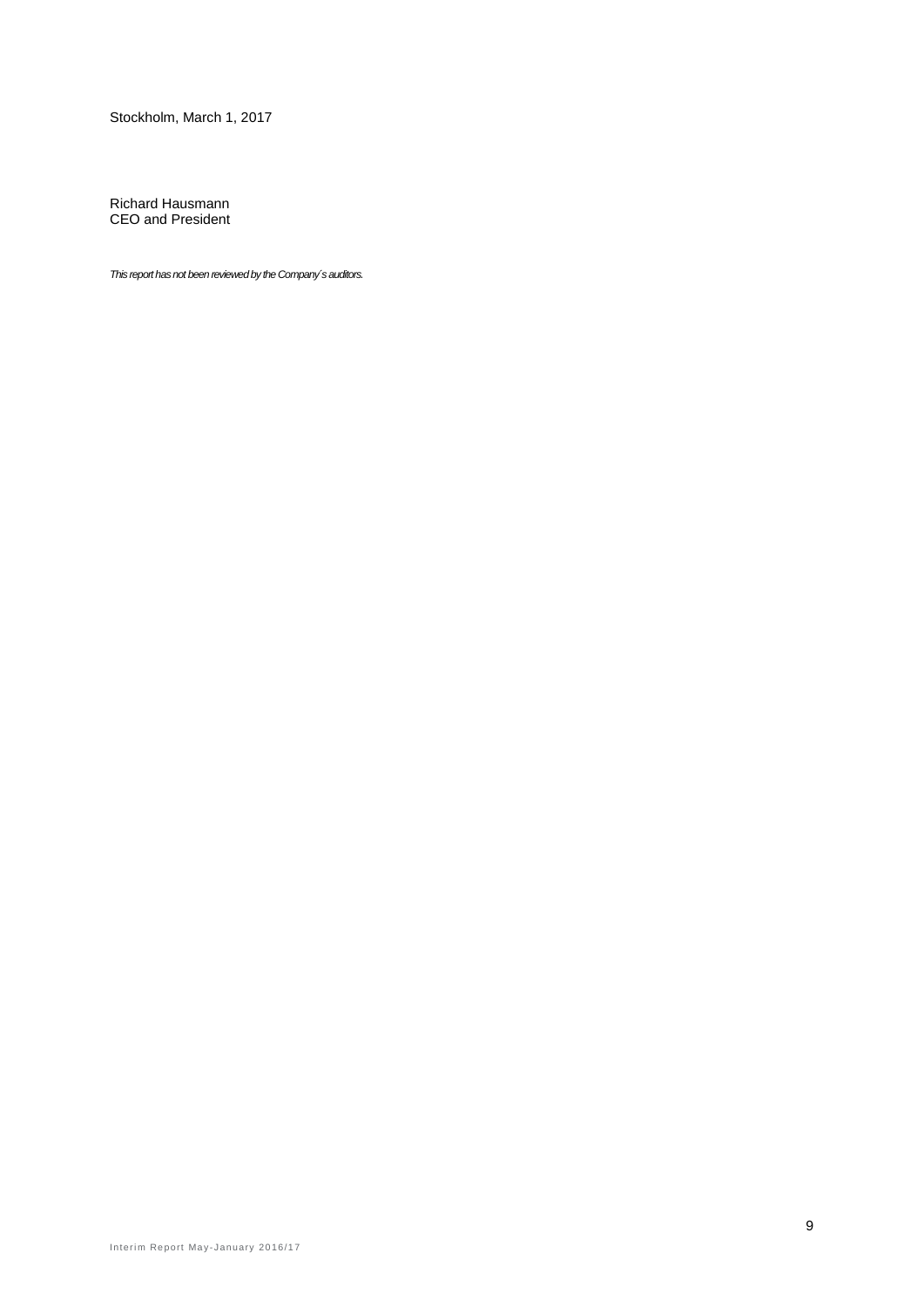# Accounting principles

This interim report is prepared, with regard to the Group, according to IAS 34 and the Swedish Annual Accounts Act and, with regard to the Parent Company, according to the Swedish Annual Accounts Act and RFR 2. The accounting principles applied correspond to those presented in Note 1 of the Annual Report 2015/16.

# Exchange rates

| Country              | Currency |                     | Average rate |          |         |         | <b>Closing rate</b> |                          |     |
|----------------------|----------|---------------------|--------------|----------|---------|---------|---------------------|--------------------------|-----|
|                      |          | May - Jan May - Jan |              |          | Jan 31. | Jan 31, | Apr 30,             | Change *                 |     |
|                      |          | 2016/17             | 2015/16      | Change * | 2017    | 2016    |                     | 2016 12 months Change ** |     |
| Euroland             | 1 EUR    | 9.514               | 9.337        | 2%       | 9.446   | 9.294   | 9.176               | 2%                       | 3%  |
| <b>Great Britain</b> | 1 GBP    | 11.366              | 12.907       | $-12%$   | 11.031  | 12.239  | 11.782              | $-10%$                   | -6% |
| Japan                | 1 JPY    | 0.080               | 0.070        | 15%      | 0.078   | 0.071   | 0.075               | 9%                       | 3%  |
| <b>United States</b> | 1 USD    | 8.628               | 8.468        | 2%       | 8.827   | 8.528   | 8.059               | 4%                       | 10% |

*\* January 31, 2017 vs January 31, 2016*

*\*\* January 31, 2017 vs April 30, 2016*

Regarding foreign Group companies, order intake and income statements are translated at average exchange rates for the reporting period, while order backlog and balance sheets are translated at closing exchange rates.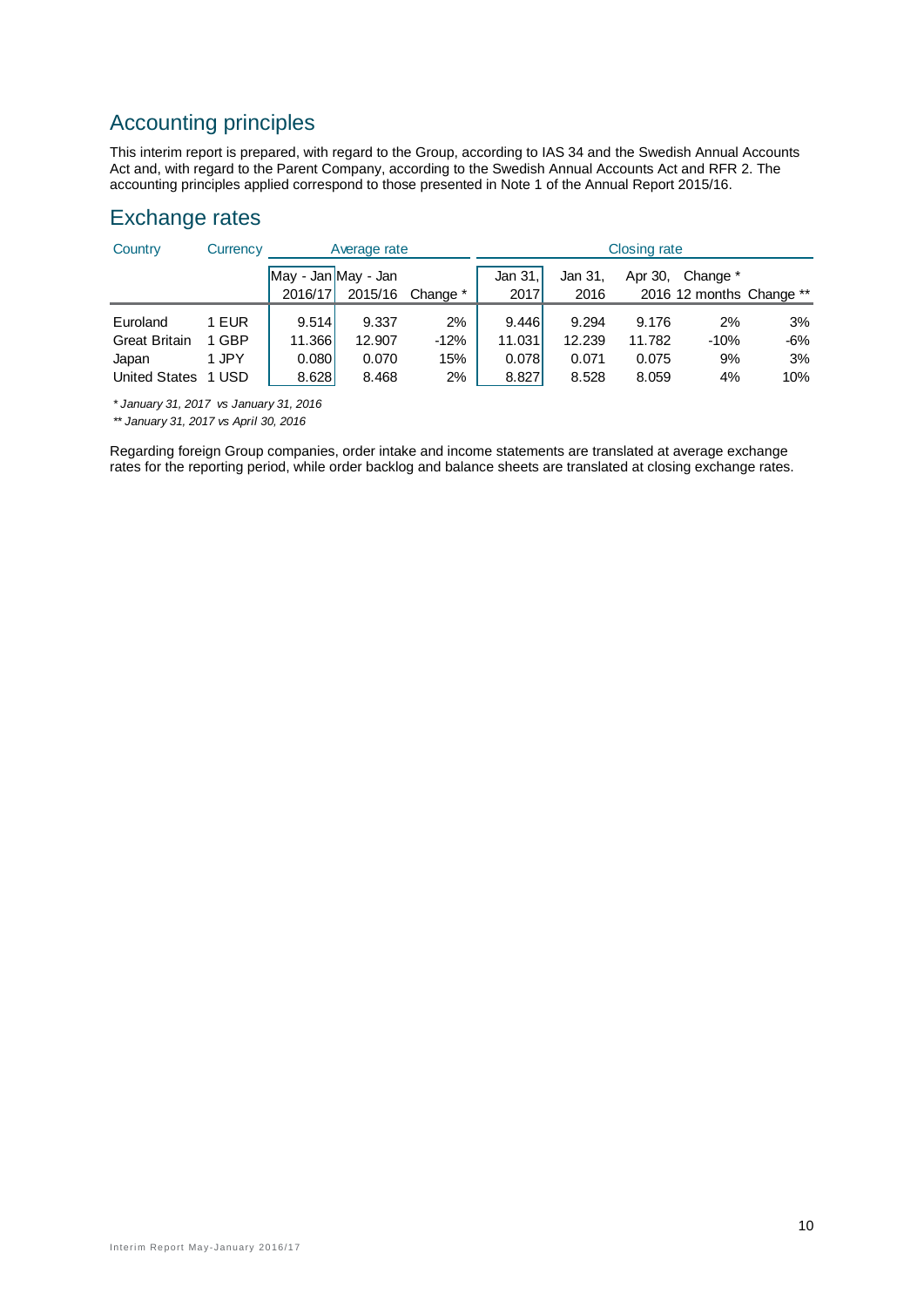#### CONSOLIDATED INCOME STATEMENT AND STATEMENT OF COMPREHENSIVE INCOME

| SEK M                                                                     |                |                |           |           |           |                |
|---------------------------------------------------------------------------|----------------|----------------|-----------|-----------|-----------|----------------|
|                                                                           | Q <sub>3</sub> | Q3             | May - Jan | May - Jan | 12 months | May - Apr      |
| <b>INCOME STATEMENT</b>                                                   | 2016/17        | 2015/16        | 2016/17   | 2015/16   | rolling   | 2015/16        |
| Net sales                                                                 | 2,673          | 2,547          | 6,989     | 7,614     | 10,596    | 11,221         |
| Cost of products sold                                                     | $-1,611$       | $-1,540$       | $-4,138$  | $-4,541$  | $-6,205$  | $-6,608$       |
| Gross income                                                              | 1,062          | 1,007          | 2,851     | 3,073     | 4,391     | 4,613          |
| Selling expenses                                                          | $-279$         | $-333$         | $-869$    | $-1,009$  | $-1,196$  | $-1,336$       |
| Administrative expenses                                                   | $-234$         | $-241$         | $-680$    | $-763$    | $-943$    | $-1,026$       |
| R&D expenses                                                              | $-261$         | $-275$         | $-733$    | $-821$    | $-977$    | $-1,065$       |
| Exchange rate differences                                                 | $-85$          | $-10$          | $-53$     | $-73$     | $-145$    | $-165$         |
| Operating result before items affecting comparability                     | 202            | 148            | 515       | 407       | 1,129     | 1,021          |
| Items affecting comparability                                             | $-58$          | $-91$          | $-264$    | $-139$    | $-723$    | $-598$         |
| <b>Operating result</b>                                                   | 144            | 56             | 250       | 267       | 406       | 423            |
| Result from participations in associates                                  | $-28$          | 3              | $-23$     | 6         | $-18$     | 11             |
| Interest income                                                           | 6              | 8              | 17        | 19        | 35        | 37             |
| Interest expenses and similar items                                       | $-64$          | $-62$          | $-196$    | $-214$    | $-267$    | $-285$         |
| Exchange rate differences                                                 | -3             | 3              | -5        | 7         | -9        | 3              |
| Profit before tax                                                         | 56             | 9              | 44        | 86        | 146       | 189            |
| Income taxes                                                              | $-13$          | $-2$           | $-10$     | $-19$     | $-35$     | $-44$          |
| Net income                                                                | 42             | $\overline{7}$ | 33        | 67        | 111       | 145            |
| Net income attributable to:                                               |                |                |           |           |           |                |
| Parent Company shareholders                                               | 42             | 4              | 32        | 61        | 108       | 137            |
| Non-controlling interests                                                 |                | 3              | 1         | 6         | 3         | 8              |
| Earnings per share before dilution, SEK                                   | 0.11           | 0.01           | 0.08      | 0.16      | 0.28      | 0.36           |
| Earnings per share after dilution, SEK                                    | 0.11           | 0.01           | 0.08      | 0.16      | 0.28      | 0.36           |
|                                                                           |                |                |           |           |           |                |
| STATEMENT OF COMPREHENSIVE INCOME                                         |                |                |           |           |           |                |
| Net income                                                                | 42             | $\overline{7}$ | 33        | 67        | 111       | 145            |
| Other comprehensive income:                                               |                |                |           |           |           |                |
| Items that will not be reclassified to the income statement               |                |                |           |           |           |                |
| Remeasurements of defined benefit pension plans                           |                |                |           |           | 8         | 8              |
| Tax                                                                       |                |                |           |           | $-2$      | $-2$           |
| Total items that will not be reclassified to the income statement         |                |                |           |           | 6         | 6              |
| Items that subsequently may be reclassified to the income statement       |                |                |           |           |           |                |
| Revaluation of cash flow hedges                                           | 104            | $-33$          | $-129$    | 29        | -41       | 117            |
| Translation differences from foreign operations                           | $-292$         | $-196$         | 214       | $-107$    | 40        | $-281$         |
| Tax                                                                       | $-20$          | 6              | 25        | $-7$      | 7         | $-25$          |
| Total items that subsequently may be reclassified to the income statement | $-208$         | $-223$         | 110       | $-85$     | 6         | $-189$         |
| Other comprehensive income for the period                                 | $-208$         | $-223$         | 110       | $-85$     | 12        | $-183$         |
| Total comprehensive income for the period                                 | $-166$         | $-216$         | 143       | $-18$     | 123       | $-38$          |
| Comprehensive income attributable to:                                     |                |                |           |           |           |                |
| Parent Company shareholders                                               | $-166$         | $-218$         | 142       | $-23$     | 120       | -45            |
| Non-controlling interests                                                 |                | 2              | 1         | 5         | 3         | $\overline{7}$ |
|                                                                           |                |                |           |           |           |                |

## RESULT OVERVIEW

|                                                                 | Q3      | Q3      | Mav - Janl      | Mav - Jan | 12 months | May - Apr |
|-----------------------------------------------------------------|---------|---------|-----------------|-----------|-----------|-----------|
| SEK M                                                           | 2016/17 | 2015/16 | 2016/17         | 2015/16   | rolling   | 2015/16   |
| Operating result/EBIT before items affecting comparability      | 202     | 148     | 515             | 407       | 1.129     | 1.021     |
| Bad debt losses                                                 |         | 72      | 30 <sup>1</sup> | 107       | 72        | 149       |
| Amortization:                                                   |         |         |                 |           |           |           |
| capitalized development costs                                   | 94      | 85      | 250             | 246       | 330       | 326       |
| acquisitions                                                    | 28      | 30      | 88              | 95        | 136       | 143       |
| EBITA before items affecting comparability and bad debt losses  | 325     | 335     | 882             | 855       | 1.667     | 1.639     |
| Depreciation                                                    | 39      | 41      | 117             | 124       | 158       | 165       |
| EBITDA before items affecting comparability and bad debt losses | 364     | 376     | 999             | 979       | 1.824     | 1.805     |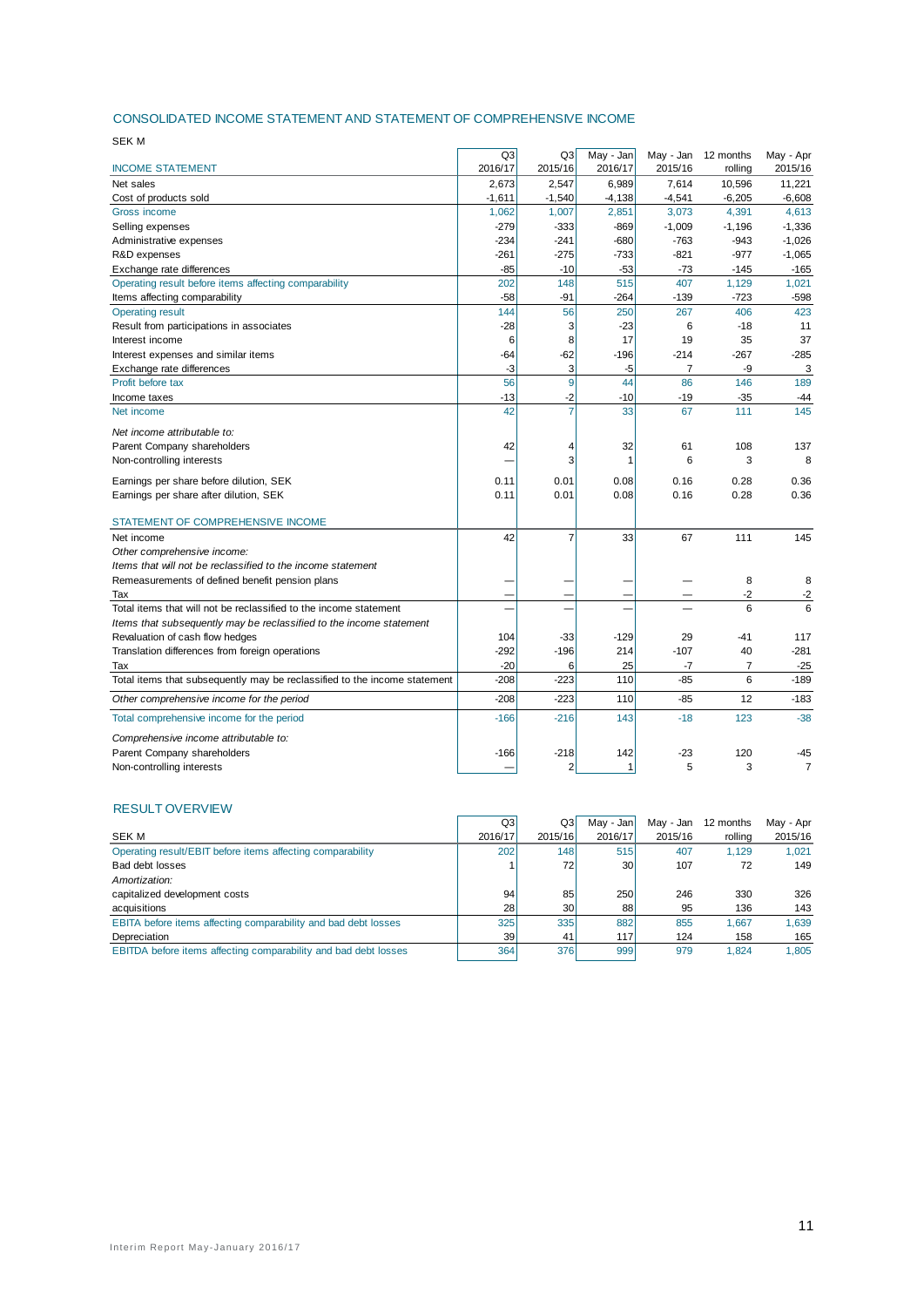#### CONSOLIDATED BALANCE SHEET

| <b>SEK M</b>                            | Jan 31, | Jan 31, | Apr 30, |
|-----------------------------------------|---------|---------|---------|
|                                         | 2017    | 2016    | 2016    |
| Non-current assets                      |         |         |         |
| Intangible assets                       | 8,577   | 8,378   | 8,210   |
| Tangible fixed assets                   | 776     | 825     | 803     |
| <b>Financial assets</b>                 | 285     | 385     | 365     |
| Deferred tax assets                     | 286     | 347     | 281     |
| <b>Total non-current assets</b>         | 9,924   | 9,935   | 9,658   |
| <b>Current assets</b>                   |         |         |         |
| Inventories                             | 1,244   | 1,462   | 1,135   |
| Accounts receivable                     | 3,324   | 3,529   | 3,301   |
| Accrued income                          | 1,701   | 1,926   | 2,126   |
| Current tax assets                      | 273     | 125     | 160     |
| Derivative financial instruments        | 65      | 29      | 47      |
| Other current receivables               | 873     | 888     | 741     |
| Cash and cash equivalents               | 2,284   | 1,683   | 2,273   |
| <b>Total current assets</b>             | 9,764   | 9,644   | 9,783   |
| <b>Total assets</b>                     | 19,688  | 19,578  | 19,441  |
| Elekta's owners' equity                 | 6,422   | 6,424   | 6,402   |
| Non-controlling interests               |         | 8       | 10      |
| <b>Total equity</b>                     | 6,422   | 6,432   | 6,412   |
| <b>Non-current liabilities</b>          |         |         |         |
| Long-term interest-bearing liabilities  | 3,234   | 5,031   | 3,065   |
| Deferred tax liabilities                | 654     | 769     | 690     |
| Long-term provisions                    | 132     | 219     | 140     |
| Other long-term liabilities             | 79      | 27      | 73      |
| <b>Total non-current liabilities</b>    | 4,099   | 6,046   | 3,967   |
| <b>Current liabilities</b>              |         |         |         |
| Short-term interest-bearing liabilities | 1,896   | 16      | 1,885   |
| Accounts payable                        | 849     | 1,135   | 1,122   |
| Advances from customers                 | 2,550   | 2,074   | 1,943   |
| Prepaid income                          | 1,603   | 1,618   | 1,648   |
| Accrued expenses                        | 1,709   | 1,709   | 1,817   |
| Current tax liabilities                 | 57      | 98      | 93      |
| Short-term provisions                   | 113     | 101     | 347     |
| Derivative financial instruments        | 154     | 139     | 50      |
| Other current liabilities               | 234     | 211     | 157     |
| <b>Total current liabilities</b>        | 9,166   | 7,101   | 9,062   |
| Total equity and liabilities            | 19,688  | 19,578  | 19,441  |

*\* The convertible loan amounting to SEK 1,872 M, maturing April 25, 2017, was reclassified to a short-term interest-bearing liability in the annual report 2015/16. In the year-end report May - April 2015/16 the loan was presented as long-term.*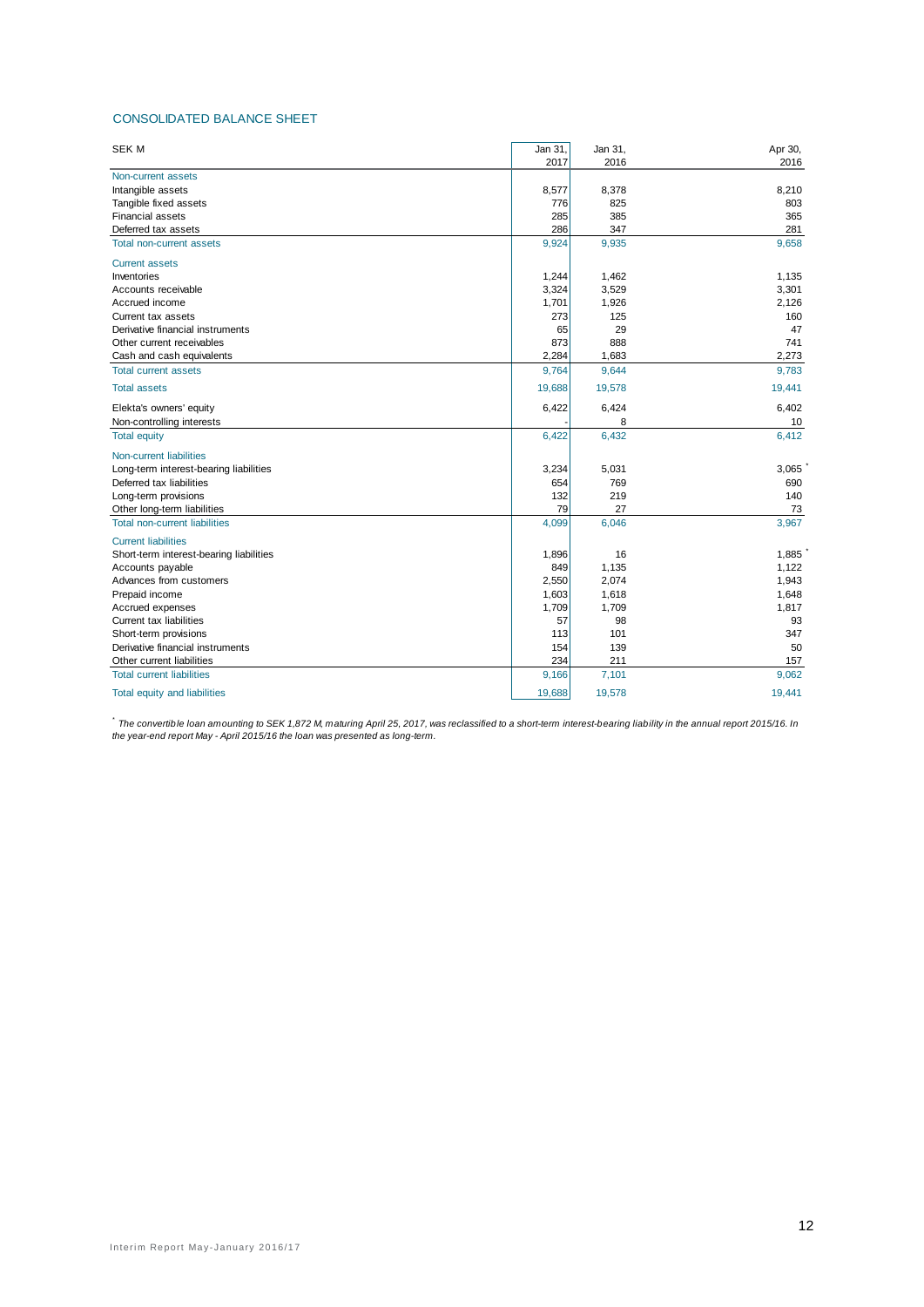## CASH FLOW

|                                                       | Q <sub>3</sub> | Q <sub>3</sub>       | May - Jan | May - Jan  | 12 months | May - Apr           |
|-------------------------------------------------------|----------------|----------------------|-----------|------------|-----------|---------------------|
| <b>SEK M</b>                                          | 2016/17        | 2015/16              | 2016/17   | 2015/16    | rolling   | 2015/16             |
| Profit before tax                                     | 55             | 9                    | 44        | 86         | 146       | 189                 |
| Amortization and depreciation                         | 161            | 157                  | 455       | 466        | 623       | 634                 |
| Interest net                                          | 46             | 46                   | 138       | 163        | 178       | 203                 |
| Other non-cash items                                  | 29             | $-28$                | $-15$     | 111        | 21        | 147                 |
| Interest received and paid                            | $-48$          | $-45$                | $-151$    | $-189$     | $-158$    | $-196$              |
| Income taxes paid                                     | $-81$          | $-79$                | $-203$    | $-177$     | $-294$    | $-268$              |
| Operating cash flow                                   | 162            | 60                   | 267       | 460        | 516       | 709                 |
| Increase $(-)/$ decrease $(+)$ in inventories         | $-14$          | $-100$               | $-107$    | $-207$     | 180       | 80                  |
| Increase (-)/decrease (+) in operating receivables    | 67             | $270$ <sup>*</sup> ) | 403       | 432 $^*$ ) | 321       | $\cdot$<br>$350$ *) |
| Increase (-)/decrease (+) in operating liabilities    | 179            | $97 *$               | $33*)$    | $-361$ *)  | 425       | $31 *$              |
| Change in working capital                             | 232            | 267                  | 329       | $-136$     | 926       | 461                 |
| Cash flow from operating activities                   | 394            | 327                  | 596       | 324        | 1,442     | 1,170               |
| Investments intangible assets                         | $-132$         | $-143$               | $-468$    | $-462$     | $-602$    | $-596$              |
| Investments other assets                              | -39            | $-48$                | $-100$    | $-143$     | $-149$    | $-192$              |
| Sale of fixed assets                                  |                | 14                   |           | 14         | 0         | 14                  |
| Continuous investments                                | $-171$         | $-177$               | - 568     | - 591      | $-751$    | -774                |
| Cash flow after continuous investments                | 223            | 150                  | 28        | $-267$     | 691       | 396                 |
| Business combinations and investments in other shares |                | $-12$                | $-13$     | $-22$      | -3        | $-12$               |
| Cash flow after investments                           | 223            | 138                  | 15        | $-289$     | 688       | 384                 |
| Cash flow from financing activities                   | 11             | $-14$                | $-130$    | $-1,297$   | $-136$    | $-1,303$            |
| Cash flow for the period                              | 234            | 124                  | $-114$    | $-1,586$   | 552       | $-920$              |
| Exchange rate differences                             | $-70$          | $-27$                | 125       | 4          | 49        | $-72$               |
| Change in cash and cash equivalents for the period    | 164            | 97                   | 11        | $-1,582$   | 601       | $-992$              |

*\* Adjusted for receivables/liabilities relating to investments/sale of fixed assets.*

## CHANGES IN EQUITY

|                                           | May - Jan | May - Jan | May - Apr |
|-------------------------------------------|-----------|-----------|-----------|
| <b>SEKM</b>                               | 2016/17   | 2015/16   | 2015/16   |
| Attributable to Elekta's owners           |           |           |           |
| Opening balance                           | 6,402     | 6,638     | 6,638     |
| Comprehensive income for the period       | 142       | $-23$     | $-45$     |
| Incentive programs including deferred tax |           |           |           |
| Conversion of convertible loan            |           | $\Omega$  | 0         |
| Acquisition of non-controlling interest   | $-31$     |           |           |
| Dividend                                  | $-95$     | $-191$    | $-191$    |
| Total                                     | 6,422     | 6,424     | 6,402     |
| Attributable to non-controlling interests |           |           |           |
| Opening balance                           | 10        | 8         | 8         |
| Comprehensive income for the period       |           | 5         |           |
| Acquisition of non-controlling interest   | - 1       |           |           |
| Dividend                                  | $-10$     | -5        | -5        |
| Total                                     |           | 8         | 10        |
| <b>Closing balance</b>                    | 6,422     | 6,432     | 6,412     |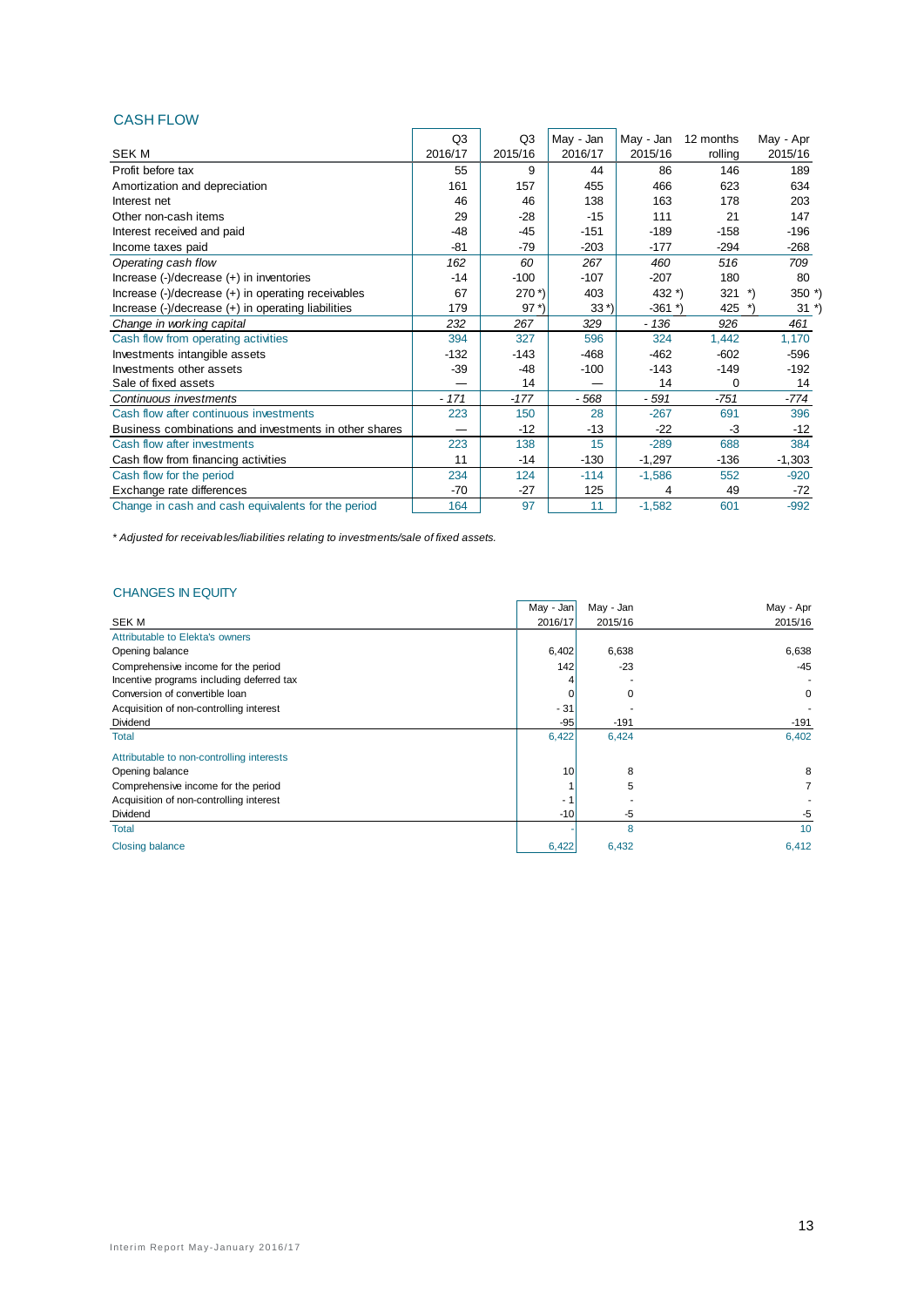# Financial instruments

The table below shows the fair value of the Group's financial instruments, for which fair value is different than carrying value. The fair value of all other financial instruments is assumed to correspond to the carrying value.

|                                         | Jan 31, 2017 |       | Jan 31, 2016 |            | Apr 30, 2016 |       |  |
|-----------------------------------------|--------------|-------|--------------|------------|--------------|-------|--|
|                                         | Carrying     | Fair  | Carrying     |            | Carrying     | Fair  |  |
| SEK M                                   | amount       | value | amount       | Fair value | amount       | value |  |
| Long-term interest-bearing liabilities  | 3.234        | 3.310 | 5.030        | 5.276      | 3.065        | 3.213 |  |
| Short-term interest-bearing liabilities | .896         | 1.915 | 16           | 16         | 1,885        | 1.984 |  |

The Group's financial assets and financial liabilities, which have been measured at fair value, have been categorized in the fair value hierarchy. The different levels are defined as follows:

- Level 1: Quoted prices on an active market for identical assets or liabilities
- Level 2: Other observable data than quoted prices included in Level 1, either directly (that is, price quotations) or indirectly (that is, obtained from price quotations)
- Level 3: Data not based on observable market data

## Financial instruments measured at fair value

| <b>SEK M</b>                                                    | Level          | Jan 31,<br>2017 | Jan 31,<br>2016 | Apr 30,<br>2016 |
|-----------------------------------------------------------------|----------------|-----------------|-----------------|-----------------|
|                                                                 |                |                 |                 |                 |
| <b>FINANCIAL ASSETS</b>                                         |                |                 |                 |                 |
| Financial assets measured at fair value through profit or loss: |                |                 |                 |                 |
| Derivative financial instruments - non-hedge accounting         | 2              | 54              | 17              | 21              |
| Derivatives used for hedging purposes:                          |                |                 |                 |                 |
| Derivative financial instruments - hedge accounting             | $\overline{2}$ | 15              | 16              | 27              |
| <b>Total financial assets</b>                                   |                | 69              | 33              | 48              |
| <b>FINANCIAL LIABILITIES</b>                                    |                |                 |                 |                 |
| Financial liabilities at fair value through profit or loss:     |                |                 |                 |                 |
| Derivative financial instruments - non-hedge accounting         | 2              | 22              | 40              | 17              |
| Contingent consideration                                        | 3              | 101             | 118             | 104             |
| Derivatives used for hedging purposes:                          |                |                 |                 |                 |
| Derivative financial instruments - hedge accounting             | 2              | 143             | 124             | 36              |
| <b>Total financial liabilities</b>                              |                | 266             | 282             | 157             |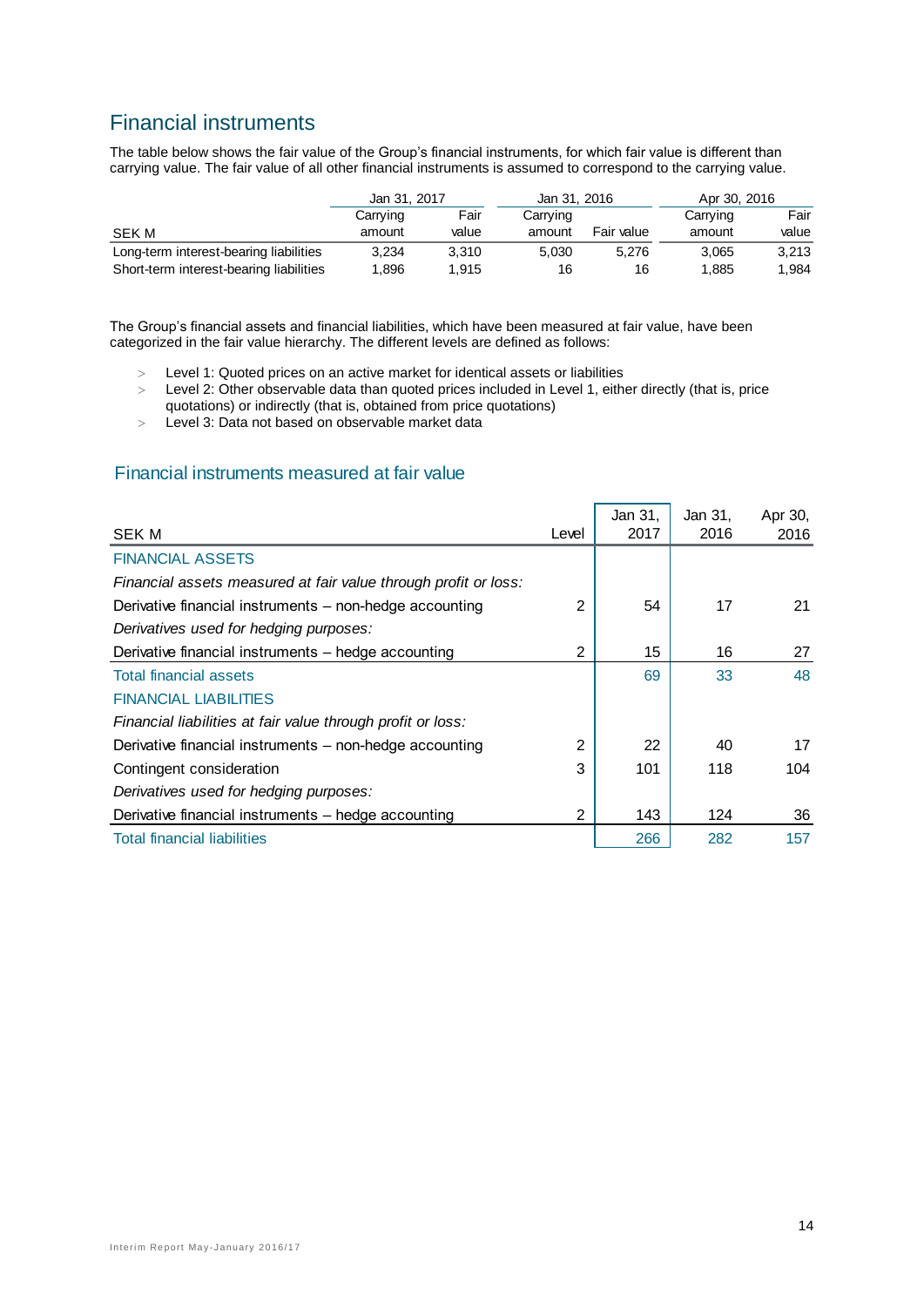#### **KEY FIGURES**

|                                   | May - Apr | May - Apr | May - Apr | May - Apr | May - Apr | May - Jan | May - Jan |
|-----------------------------------|-----------|-----------|-----------|-----------|-----------|-----------|-----------|
|                                   | 2011/12   | 2012/13   | 2013/14   | 2014/15   | 2015/16   | 2015/16   | 2016/17   |
|                                   |           |           |           |           |           |           |           |
| Gross order intake, SEK M         | n/a       | n/a       | n/a       | 12,825    | 13,821    | 8,583     | 9,698     |
| Net sales, SEK M                  | 9.048     | 10,339    | 10.694    | 10,839    | 11,221    | 7,614     | 6,989     |
| Operating result, SEK M           | 1,849     | 2,012     | 1,727     | 937       | 423       | 267       | 250       |
| Operating margin before items     |           |           |           |           |           |           |           |
| affecting comparability, %        | 20        | 20        | 18        | 9         | 9         | 5         |           |
| Operating margin, %               | 20        | 19        | 16        | 9         | 4         | 4         |           |
| Profit margin, %                  | 19        | 17        | 14        |           | 2         |           |           |
| Shareholders' equity, SEK M       | 5,010     | 5,560     | 6,257     | 6,646     | 6,412     | 6,432     | 6,422     |
| Capital employed, SEK M           | 9.540     | 10,112    | 10,743    | 12,678    | 11,360    | 11,479    | 11,552    |
| Equity/assets ratio, %            | 33        | 34        | 35        | 31        | 33        | 33        | 33        |
| Net debt/equity ratio, multiple   | 0.53      | 0.36      | 0.36      | 0.42      | 0.42      | 0.52      | 0.44      |
| Return on shareholders' equity, % | 29        | 27        | 21        | 9         | 2         | 6         | 2         |
| Return on capital employed, %     | 28        | 21        | 17        | 9         | 4         | 7         | 4         |

#### DATA PER SHARE

|                                | May - Apr | May - Apr | May - Apr | May - Apr | May - Apr | May - Jan | May - Jan |
|--------------------------------|-----------|-----------|-----------|-----------|-----------|-----------|-----------|
|                                | 2011/12   | 2012/13   | 2013/14   | 2014/15   | 2015/16   | 2015/16   | 2016/17   |
|                                |           |           |           |           |           |           |           |
| Earnings per share             |           |           |           |           |           |           |           |
| before dilution, SEK           | 3.26      | 3.52      | 3.01      | 1.45      | 0.36      | 0.16      | 0.08      |
| after dilution, SEK            | 3.23      | 3.52      | 3.00      | 1.45      | 0.36      | 0.16      | 0.08      |
| Cash flow per share            |           |           |           |           |           |           |           |
| before dilution. SEK           | $-7.07$   | 3.17      | 1.31      | 1.78      | 1.00      | $-0.79$   | 0.04      |
| after dilution, SEK            | $-7.01$   | 3.17      | 1.24      | 1.78      | 1.00      | $-0.79$   | 0.04      |
| Shareholders' equity per share |           |           |           |           |           |           |           |
| before dilution, SEK           | 13.19     | 14.55     | 16.39     | 17.41     | 16.79     | 16.78     | 16.84     |
| after dilution, SEK            | 13.31     | 14.55     | 20.32     | 17.41     | 16.79     | 16.78     | 16.84     |
| Average number of shares       |           |           |           |           |           |           |           |
| before dilution, 000s          | 376,431   | 380,672   | 381,277   | 381,287   | 381,288   | 381,287   | 381,288   |
| after dilution, 000s           | 380,125   | 380,672   | 400,686   | 381,287   | 381,288   | 381,287   | 381,288   |
| Number of shares at closing    |           |           |           |           |           |           |           |
| before dilution. 000s *        | 378.991   | 381,270   | 381,287   | 381.287   | 381,288   | 381,288   | 381,288   |
| after dilution, 000s           | 384,284   | 381,270   | 400.696   | 381,287   | 381.288   | 381,288   | 381,288   |

*In September 2012 a 4:1 share split was conducted. The data per share and number of shares has been restated pro forma. \* Number of registered shares at closing excluding treasury shares (1,541,368 per January 31, 2017).*

| Data per quarter                   | Q1     | Q2     | Q3    | O4    | O <sub>1</sub> | Q <sub>2</sub> | Q3    | O4    | Q1     | O2                                                                                      | Q3    |
|------------------------------------|--------|--------|-------|-------|----------------|----------------|-------|-------|--------|-----------------------------------------------------------------------------------------|-------|
| SEK M                              |        |        |       |       |                |                |       |       |        | 2014/15 2014/15 2014/15 2014/15 2015/16 2015/16 2015/16 2015/16 2016/17 2016/17 2016/17 |       |
| Gross order intake                 | n/a    | n/a    | n/a   | n/a   | 2.569          | 3,398          | 2.616 | 5.238 | 2.662  | 3.383                                                                                   | 3,653 |
| Net sales                          | 1.865  | 2.567  | 2.552 | 3.855 | 2.239          | 2.828          | 2.547 | 3.607 | 1.882  | 2.434                                                                                   | 2,673 |
| EBITA before items affecting       |        |        |       |       |                |                |       |       |        |                                                                                         |       |
| comparability and bad debts losses | -38*   | $397*$ | 350   | 739   | 68             | 451            | 335   | 785   | 166    | 391                                                                                     | 325   |
| Operating result                   | $-122$ | 310    | 250   | 499   | -93            | 304            | 56    | 155   | $-34$  | 140                                                                                     | 144   |
| Cash flow from                     |        |        |       |       |                |                |       |       |        |                                                                                         |       |
| operating activities               | -478   | 436    | 200   | 1.665 | $-349$         | 346            | 327   | 846   | $-139$ | 342                                                                                     | 394   |
|                                    |        |        |       |       |                |                |       |       |        |                                                                                         |       |

*\* EBITA for Q1 2014/15 and Q2 2014/15 is not adjusted for bad debt losses.* 

## Order intake\*) growth based on

#### constant exchange rates

|                                   | O1 | O2                                                                                      | QЗ    | O4    | O1  | Q2    | OЗ  | O4 | Ο1  |       | Q3  |
|-----------------------------------|----|-----------------------------------------------------------------------------------------|-------|-------|-----|-------|-----|----|-----|-------|-----|
|                                   |    | 2014/15 2014/15 2014/15 2014/15 2015/16 2015/16 2015/16 2015/16 2016/17 2016/17 2016/17 |       |       |     |       |     |    |     |       |     |
| North and South America, %        |    | -2                                                                                      | -53   | -31   | 13  | $-18$ | 23  | 15 | -16 |       | -6  |
| Europe, Middle East and Africa, % | 31 | -33                                                                                     | 14    | -27   | -30 | 41    | -43 | 38 | 14  | $-17$ | 116 |
| Asia Pacific. %                   |    |                                                                                         | $-23$ | 23    | 12  | -6    |     | -5 | 20  | 10    |     |
| Group, %                          |    | $-13$                                                                                   | $-22$ | $-18$ | -5  | 3     | -15 | 16 |     | -2    | 34  |

*\*) From Q1 2016/17 the numbers are based on gross order intake.*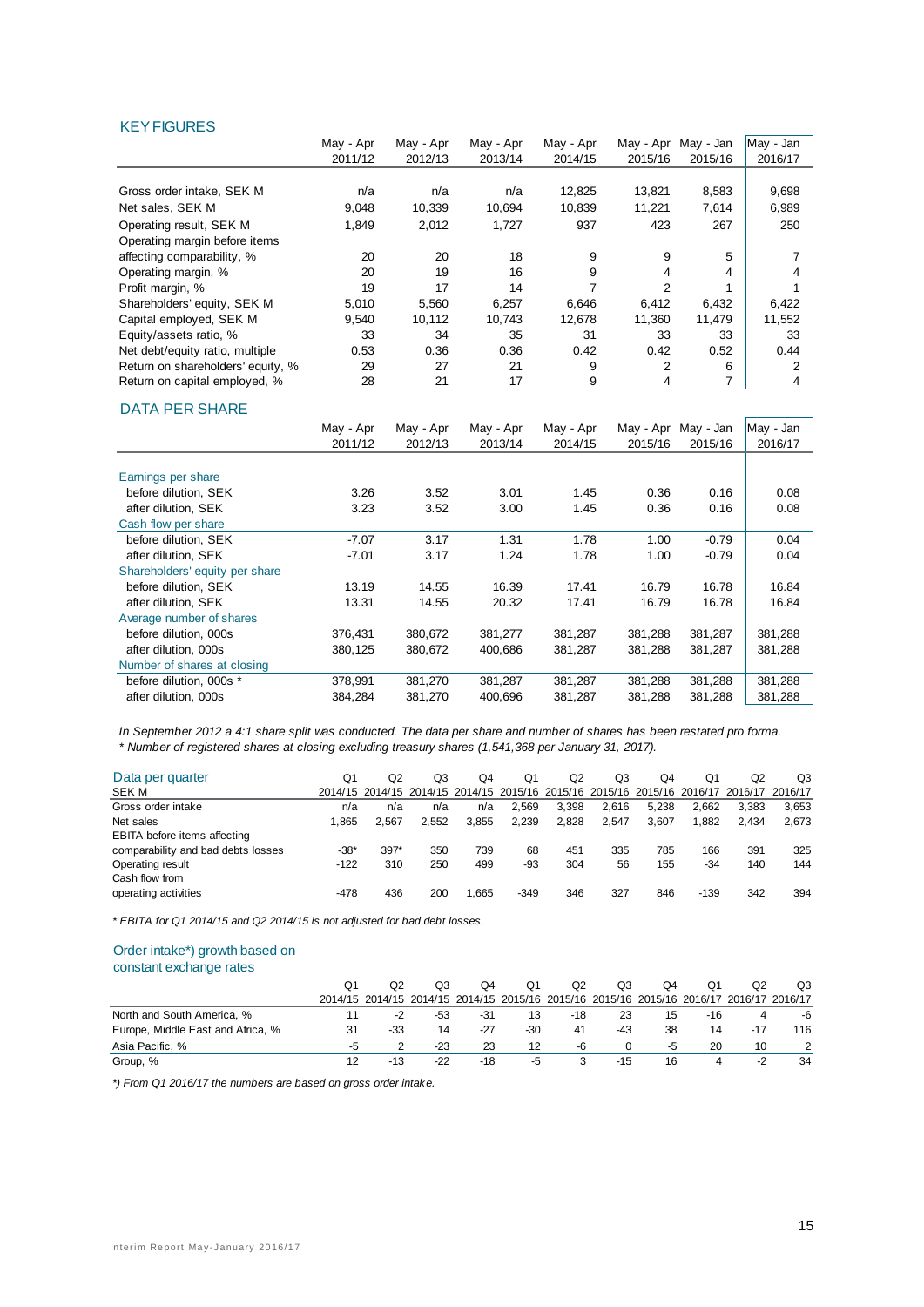# Segment reporting

Elekta applies geographical segmentation. Order intake, net sales and contribution margin for respective regions are reported to Elekta's CFO and CEO (chief operating decision makers). The regions' expenses are directly attributable to the respective region reported including cost of products sold. Global costs for R&D, marketing, management of product supply centers and Parent Company are not allocated per region. Currency exposure is concentrated to product supply centers. The majority of exchange differences in operations are reported in global costs.

#### Segment reporting

| May - Jan 2016/17                                     |               | Europe,            |              |             |           |
|-------------------------------------------------------|---------------|--------------------|--------------|-------------|-----------|
|                                                       | North and     | Middle East        |              |             | % of      |
| <b>SEK M</b>                                          | South America | and Africa         | Asia Pacific | Group total | net sales |
| Net sales                                             | 2,745         | 2,183              | 2,061        | 6,989       |           |
| Regional expenses                                     | $-1,818$      | $-1,473$           | $-1,437$     | $-4,728$    | 68%       |
| Contribution margin                                   | 927           | 710                | 624          | 2,261       | 32%       |
| Contribution margin, %                                | 34%           | 33%                | 30%          |             |           |
| Global costs                                          |               |                    |              | $-1,745$    | 25%       |
| Operating result before items affecting comparability |               |                    |              | 515         | 7%        |
| Items affecting comparability                         |               |                    |              | $-264$      |           |
| <b>Operating result</b>                               |               |                    |              | 250         | 4%        |
| Net financial items                                   |               |                    |              | -207        |           |
| Profit before tax                                     |               |                    |              | 44          |           |
| May - Jan 2015/16                                     |               | Europe,            |              |             |           |
|                                                       | North and     | Middle East        |              |             | % of      |
| <b>SEKM</b>                                           | South America | and Africa         | Asia Pacific | Group total | net sales |
| Net sales                                             | 2,860         | 2,466              | 2,288        | 7,614       |           |
| Regional expenses                                     | $-2,015$      | $-1,864$           | $-1,717$     | $-5,596$    | 73%       |
| Contribution margin                                   | 845           | 602                | 571          | 2,018       | 27%       |
| Contribution margin, %                                | 30%           | 24%                | 25%          |             |           |
| Global costs                                          |               |                    |              | $-1,611$    | 21%       |
| Operating result before items affecting comparability |               |                    |              | 407         | 5%        |
| Items affecting comparability                         |               |                    |              | $-139$      |           |
| <b>Operating result</b>                               |               |                    |              | 267         | 4%        |
| Net financial items                                   |               |                    |              | $-182$      |           |
| Profit before tax                                     |               |                    |              | 86          |           |
| May - Apr 2015/16                                     |               | Europe,            |              |             |           |
|                                                       | North and     | <b>Middle East</b> |              |             | $%$ of    |
| <b>SEK M</b>                                          | South America | and Africa         | Asia Pacific | Group total | net sales |
| Net sales                                             | 4,005         | 3,651              | 3,565        | 11,221      |           |
| Regional expenses                                     | $-2.713$      | $-2.763$           | $-2.590$     | $-8,066$    | 72%       |
| Contribution margin                                   | 1,292         | 888                | 975          | 3,155       | 28%       |
| Contribution margin, %                                | 32%           | 24%                | 27%          |             |           |
| Global costs                                          |               |                    |              | $-2,134$    | 19%       |
| Operating result before items affecting comparability |               |                    |              | 1,021       | 9%        |
| Items affecting comparability                         |               |                    |              | $-598$      |           |
| <b>Operating result</b>                               |               |                    |              | 423         | 4%        |
| Net financial items                                   |               |                    |              | $-234$      |           |
| Profit before tax                                     |               |                    |              | 189         |           |
| 12 months rolling                                     |               | Europe,            |              |             |           |
|                                                       | North and     | Middle East        |              |             | $%$ of    |

|                                                       | North and     | Middle East |              |             | $%$ of    |
|-------------------------------------------------------|---------------|-------------|--------------|-------------|-----------|
| SEK M                                                 | South America | and Africa  | Asia Pacific | Group total | net sales |
| Net sales                                             | 3,890         | 3,368       | 3,338        | 10,596      |           |
| Regional expenses                                     | $-2,516$      | $-2,372$    | $-2,310$     | $-7,198$    | 68%       |
| Contribution margin                                   | 1.374         | 996         | 1.028        | 3.398       | 32%       |
| Contribution margin, %                                | 35%           | 30%         | 31%          |             |           |
| Global costs                                          |               |             |              | $-2,268$    | 21%       |
| Operating result before items affecting comparability |               |             |              | 1.129       | 11%       |
| Items affecting comparability                         |               |             |              | -723        |           |
| <b>Operating result</b>                               |               |             |              | 406         | 4%        |
| Net financial items                                   |               |             |              | $-259$      |           |
| Profit before tax                                     |               |             |              | 146         |           |

Elekta's operations are characterized by significant quarterly variations in delivery volumes and product mix, which have a direct impact on net sales and profits. This is accentuated when the operation is split into segments, as is the impact of currency fluctuations between the years.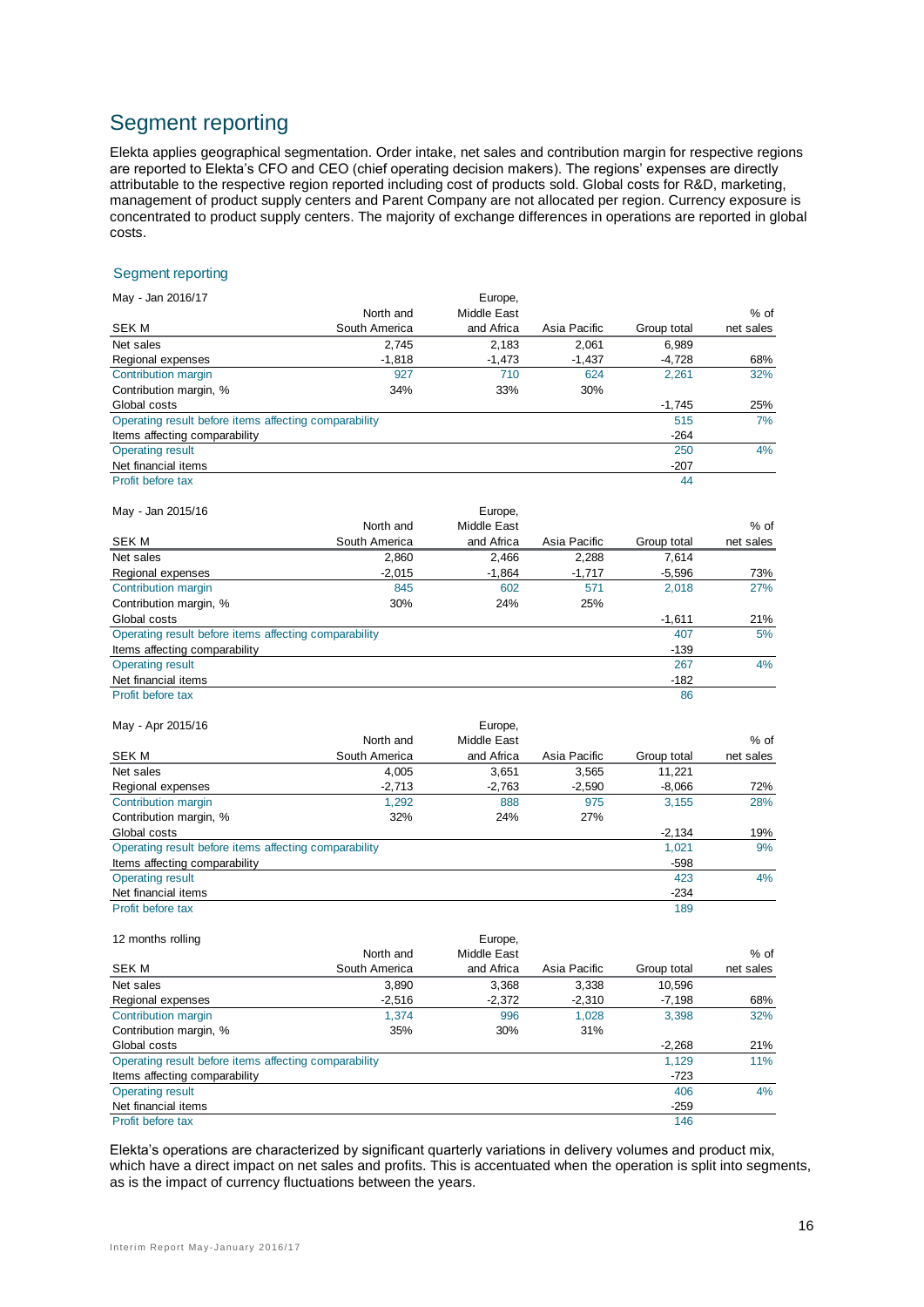## PARENT COMPANY

## INCOME STATEMENT AND STATEMENT OF COMPREHENSIVE INCOME

|                                   | May - Jan | May - Jan |
|-----------------------------------|-----------|-----------|
| <b>SEK M</b>                      | 2016/17   | 2015/16   |
| Operating expenses                | $-130$    | $-140$    |
| Financial net                     | 91        | 139       |
| Income after financial items      | $-39$     | $-1$      |
| Tax                               | 39        | 35        |
| Net income                        | 0         | 34        |
| Statement of comprehensive income |           |           |
| Net income                        | 0         | 34        |
| Other comprehensive income        |           |           |
| Total comprehensive income        |           | 34        |

## BALANCE SHEET

|                                            | Jan 31, | Apr 30,               |
|--------------------------------------------|---------|-----------------------|
| <b>SEK M</b>                               | 2017    | 2016                  |
| Non-current assets                         |         |                       |
| Intangible assets                          | 79      | 83                    |
| Shares in subsidiaries                     | 2,223   | 2,129                 |
| Receivables from subsidaries               | 2,677   | 2,662                 |
| Other financial assets                     | 21      | 73                    |
| Deferred tax assets                        | 68      | 29                    |
| <b>Total non-current assets</b>            | 5,068   | 4,976                 |
| <b>Current assets</b>                      |         |                       |
| Receivables from subsidaries               | 4,139   | 4,145                 |
| Other current receivables                  | 55      | 35                    |
| Cash and cash equivalents                  | 1,659   | 1,499                 |
| <b>Total current assets</b>                | 5,853   | 5,679                 |
| <b>Total assets</b>                        | 10,920  | 10,655                |
| Shareholders' equity                       | 2,536   | 2,631                 |
| Non-current liabilities                    |         |                       |
| Long-term interest-bearing liabilities     | 3,232   | $3,063$ <sup>*)</sup> |
| Long-term liabilities to Group companies   | 39      | 39                    |
| Long-term provisions                       | 55      | 53                    |
| <b>Total non-current liabilities</b>       | 3,326   | 3,155                 |
| <b>Current liabilities</b>                 |         |                       |
| Short-term interest-bearing liabilities    | 1,887   | $1,872$ <sup>*)</sup> |
| Short-term liabilities to Group companies  | 3 0 4 3 | 2,752                 |
| Short-term provisions                      | 15      | 29                    |
| Other current liabilities                  | 113     | 216                   |
| <b>Total current liabilities</b>           | 5,058   | 4,869                 |
| Total shareholders' equity and liabilities | 10,920  | 10,655                |

*\*) The convertible loan amounting to SEK 1,872 M, maturing April 25, 2017, was reclassified to a short-term interest-bearing liability in the annual report 2015/16. In the year-end report May - April 2015/16 the loan was presented as long-term.*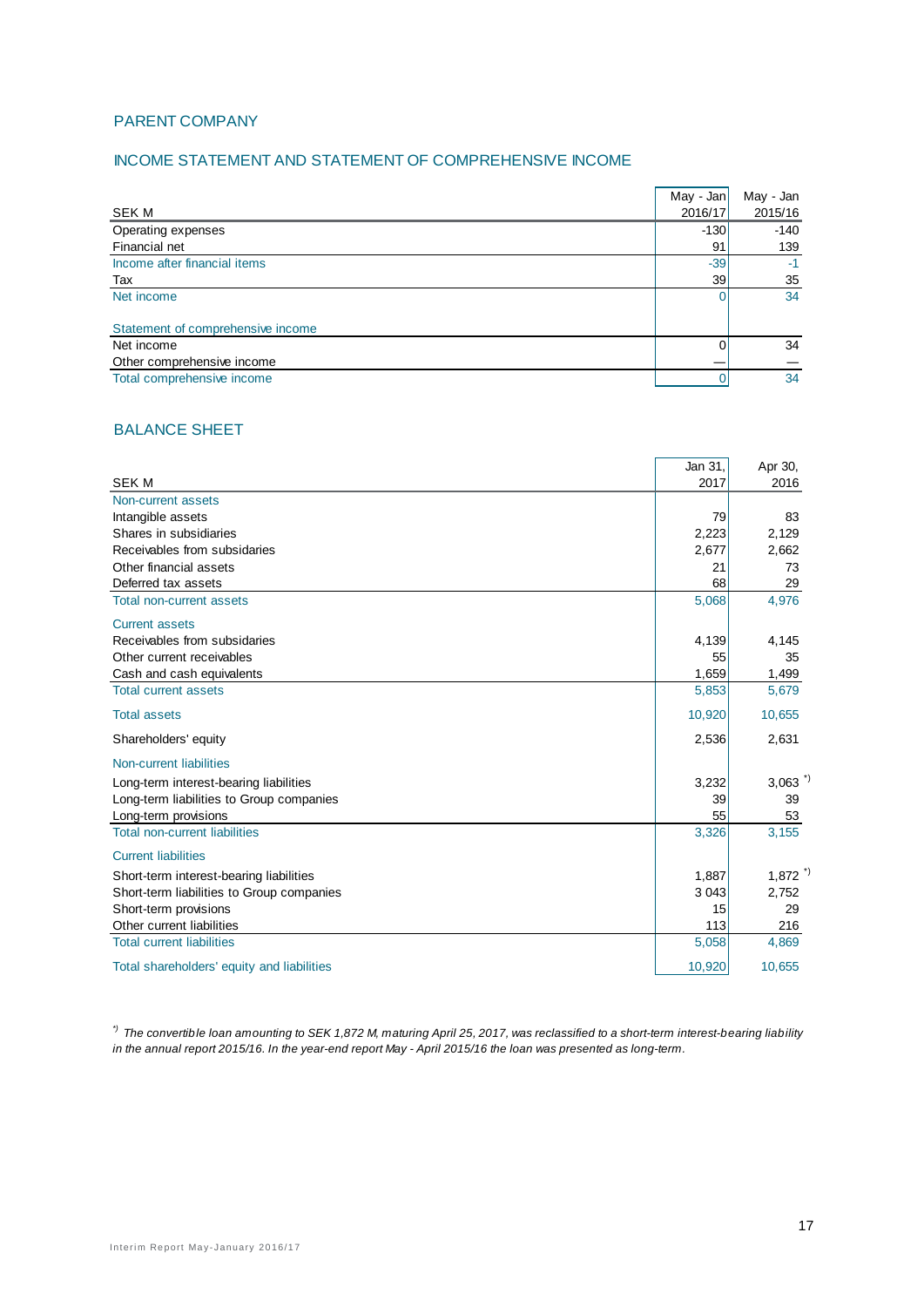# Alternative performance measures (Reconciliation of non-IFRS measures)

Alternative performance measures (APMs) are measures and key figures that Elekta's management and other stakeholders use when managing and analyzing Elekta's business performance. These measures are not substitutes, but rather supplements to financial reporting measures prepared in accordance with IFRS. APMs used in this interim report are reconciled to IFRS measures with tabular presentations on pages 5, 6, 11 and 18 - 20. Definitions of key figures and other APMs can be found on

[www.elekta.com/investors/financials/definitions.php](http://www.elekta.com/investors/financials/definitions.php) or on page 31 in the Annual Report 2015/16.

As from the first quarter 2016/17 the previously used term "non-recurring items" has been replaced by the term "items affecting comparability". Elekta's definition of items affecting comparability is:

Material amounts of revenue and expenses which are reported separately in order to facilitate the analysis of the development of the Group's core business over time. Examples of items affecting comparability are expenses for restructuring programs, items relating to major legal disputes and revenue or expenses relating to the acquisition or disposal of subsidiaries.

Items affecting comparability reported for the period are specified in the schedule below:

#### Q3 2016/17

| SEK M                              | Before items<br>affecting comparability | Restructuring<br>costs | Legal fees | Including items affecting<br>comparability |
|------------------------------------|-----------------------------------------|------------------------|------------|--------------------------------------------|
| Net sales                          | 2,673                                   |                        |            | 2,673                                      |
| Cost of products and services sold | $-1,611$                                | $-12$                  |            | $-1,623$                                   |
| Gross profit                       | 1,062                                   | $-12$                  | ۰          | 1,050                                      |
| Selling expenses                   | $-279$                                  | -3                     |            | $-282$                                     |
| Administrative expenses            | $-234$                                  | -6                     | $-33$      | $-273$                                     |
| R&D expenses                       | $-261$                                  | -4                     |            | $-265$                                     |
| Exchange rate differences          | -85                                     | -                      |            | -85                                        |
| Operating result                   | 202                                     | $-25$                  | $-33$      | 144                                        |

#### Q3 2015/16

|                                    | Before items            | Restructuring |            | Including items affecting |
|------------------------------------|-------------------------|---------------|------------|---------------------------|
| SEK M                              | affecting comparability | costs         | Legal fees | comparability             |
| Net sales                          | 2,547                   |               |            | 2,547                     |
| Cost of products and services sold | $-1,540$                |               |            | $-1,540$                  |
| Gross profit                       | 1,007                   | ۰             | ٠          | 1,007                     |
| Selling expenses                   | $-333$                  | $-16$         |            | $-349$                    |
| Administrative expenses            | $-241$                  | $-33$         | $-27$      | $-301$                    |
| R&D expenses                       | $-275$                  | -15           |            | $-290$                    |
| Exchange rate differences          | -10                     |               |            | $-10$                     |
| Operating result                   | 148                     | $-64$         | $-27$      | 56                        |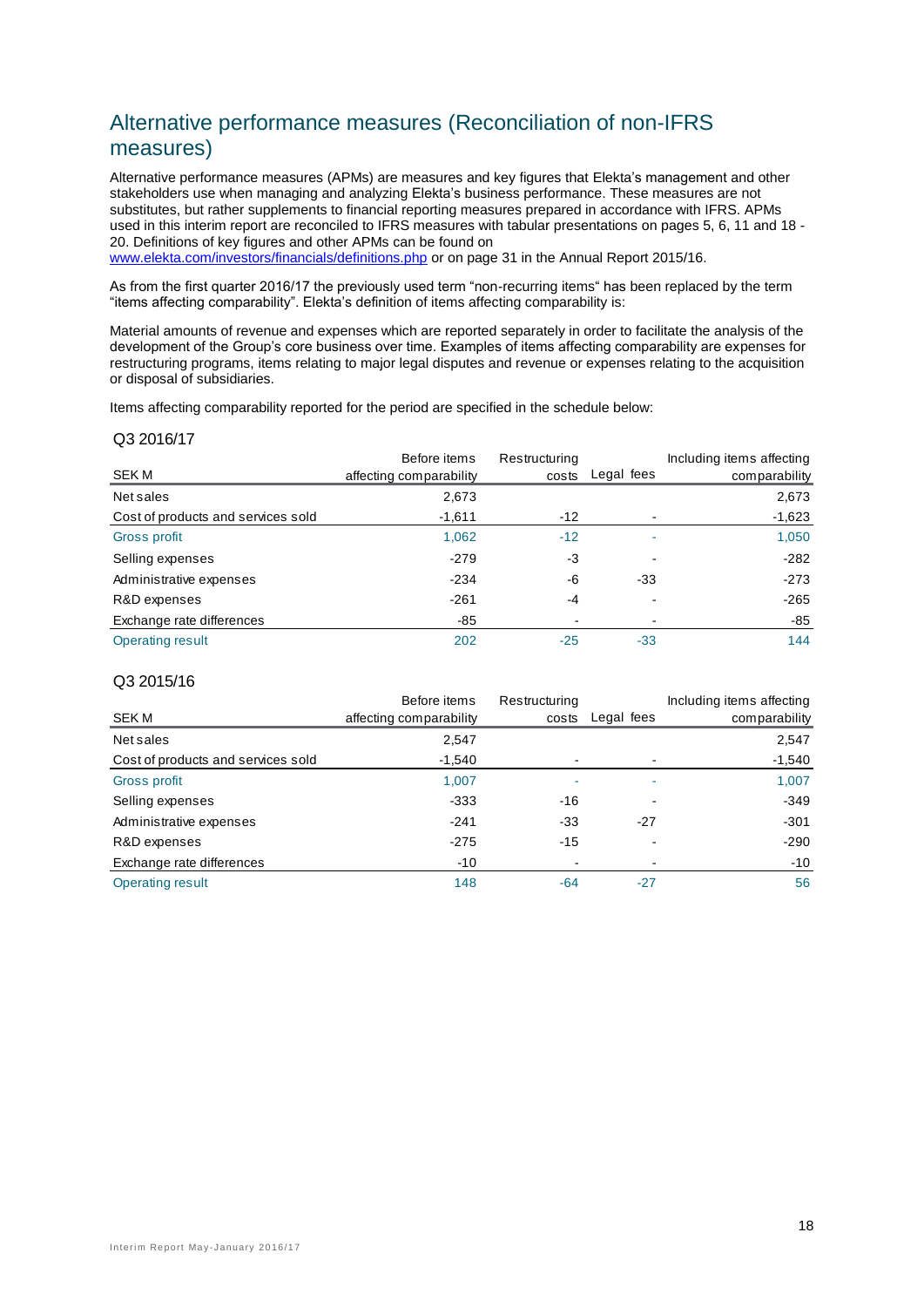#### May - Jan 2016/17

|                                    | Before items            | Restructuring |            | Including items affecting |
|------------------------------------|-------------------------|---------------|------------|---------------------------|
| SEK M                              | affecting comparability | costs         | Legal fees | comparability             |
| Net sales                          | 6,989                   |               |            | 6,989                     |
| Cost of products and services sold | $-4,138$                | $-22$         |            | $-4,160$                  |
| Gross profit                       | 2,851                   | $-22$         |            | 2,829                     |
| Selling expenses                   | $-869$                  | -5            |            | $-874$                    |
| Administrative expenses            | -680                    | -84           | $-130$     | $-895$                    |
| R&D expenses                       | $-733$                  | $-23$         |            | $-756$                    |
| Exchange rate differences          | $-53$                   |               |            | $-53$                     |
| <b>Operating result</b>            | 515                     | $-134$        | $-130$     | 250                       |

#### May - Jan 2015/16

|                                    | Before items            | Restructuring |            | Including items affecting |
|------------------------------------|-------------------------|---------------|------------|---------------------------|
| SEK M                              | affecting comparability | costs         | Legal fees | comparability             |
| Net sales                          | 7,614                   |               |            | 7,614                     |
| Cost of products and services sold | $-4,541$                | $-2$          |            | $-4,543$                  |
| Gross profit                       | 3,073                   | $-2$          |            | 3,071                     |
| Selling expenses                   | $-1,009$                | $-32$         |            | $-1,041$                  |
| Administrative expenses            | $-763$                  | $-50$         | $-31$      | $-844$                    |
| R&D expenses                       | $-821$                  | $-24$         |            | $-845$                    |
| Exchange rate differences          | -73                     | -             |            | $-73$                     |
| Operating result                   | 407                     | $-108$        | $-31$      | 267                       |

EBITA and EBITDA adjusted for items affecting comparability and bad debt losses are measures presented in this interim report. These measures are APMs used by management to evaluate the business and are considered to assist management and investors in comparing the performance across reporting periods on a consistent basis. Bad debt losses have been excluded as these relate to turbulence in the market that is not expected to occur on a regular basis.

For a reconciliation of EBITA and EBITDA, adjusted for items affecting comparability and bad debt losses, to operating result (EBIT) as presented in the IFRS income statement, see page 11.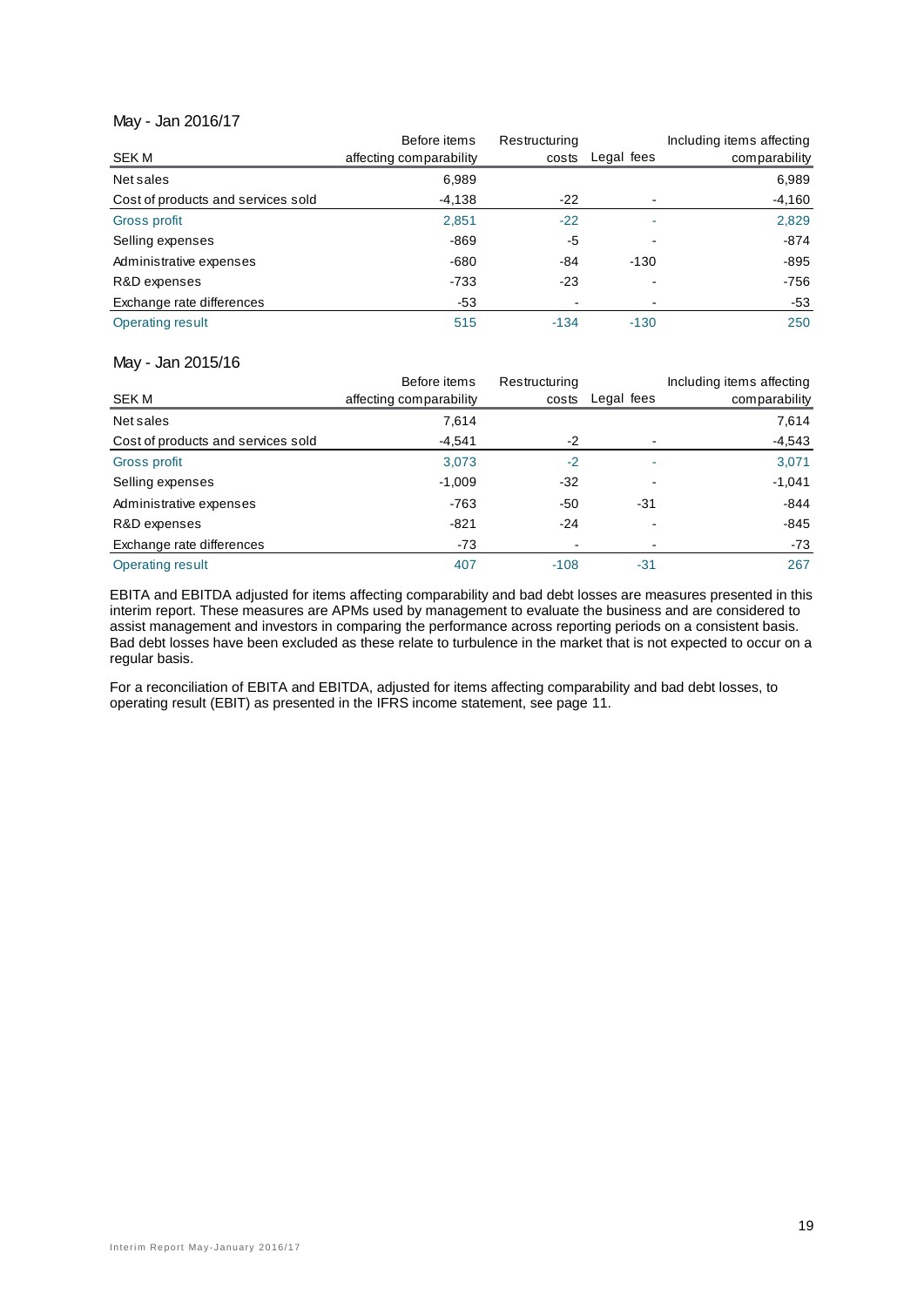## *Order and sales growth based on constant exchange rates*

Elekta's order intake and sales are, to a large extent, reported in subsidiaries with other functional currencies than SEK, which is the group reporting currency. In order to present order and sales growth on a more comparable basis and to show the impact of currency fluctuations, order and sales growth based on constant exchange rates are presented. The schedules below present growth based on constant exchange rates reconciled to the total growth reported in accordance with IFRS.

#### Change gross order intake

#### Q3 2016/17 vs. Q3 2015/16

|                          | North and South |       | Europe, Middle   |      |              |     |             |     |
|--------------------------|-----------------|-------|------------------|------|--------------|-----|-------------|-----|
| SEK M                    | America         |       | East, and Africa |      | Asia Pacific |     | Group total |     |
| Change constant currency | -61             | -6%   | 949              | 116% | 16           | 2%  | 904         | 34% |
| Currency effects         | 32              | 3%    | 41               | 5%   | 59           | 8%  | 132         | 5%  |
| Reported change          | -29             | $-3%$ | 991              | 121% |              | 10% | 1.037       | 40% |

#### May - Jan 2016/17 vs. May - Jan 2015/16

|                          |         | North and South<br>Europe, Middle |                  |     |              |     |             |     |
|--------------------------|---------|-----------------------------------|------------------|-----|--------------|-----|-------------|-----|
| SEK M                    | America |                                   | East, and Africa |     | Asia Pacific |     | Group total |     |
| Change constant currency | -190    | $-6%$                             | 819              | 29% | 285          | 11% | 914         | 11% |
| Currency effects         | 32      | $1\%$                             | 53               | 2%  | 116          | 4%  | 201         | 2%  |
| Reported change          | $-158$  | $-5%$                             | 872              | 31% | 401          | 15% | .115        | 13% |

#### Change net sales

#### Q3 2016/17 vs. Q3 2015/16

|                          | North and South |       | Europe, Middle   |    |              |       |             |    |
|--------------------------|-----------------|-------|------------------|----|--------------|-------|-------------|----|
| <b>SEK M</b>             | America         |       | East, and Africa |    | Asia Pacific |       | Group total |    |
| Change constant currency | -18             | $-2%$ | 68               | 8% | -31          | $-4%$ | 19          | 1% |
| Currency effects         | 57              | 6%    |                  | 0% | 52           | 7%    | 108         | 4% |
| Reported change          | 38              | 4%    |                  | 8% |              | 3%    | 126         | 5% |

#### Q3 2015/16 vs. Q3 2014/15

|                          | North and South |       |        | Europe, Middle   |              |    |             |     |
|--------------------------|-----------------|-------|--------|------------------|--------------|----|-------------|-----|
| <b>SEK M</b>             | America         |       |        | East, and Africa | Asia Pacific |    | Group total |     |
| Change constant currency |                 | $1\%$ | -161   | $-16%$           |              | 1% | -146        | -6% |
| Currency effects         | 85              | 10%   |        | 0%               | 53           | 7% | 141         | 6%  |
| Reported change          | 93              | 11%   | $-158$ | $-16%$           | 60           | 8% | -5          | 0%  |

#### May - Jan 2016/17 vs. May - Jan 2015/16

|                          |         | North and South |                  | Europe, Middle |              |        |             |       |
|--------------------------|---------|-----------------|------------------|----------------|--------------|--------|-------------|-------|
| <b>SEK M</b>             | America |                 | East, and Africa |                | Asia Pacific |        | Group total |       |
| Change constant currency | -172    | $-6%$           | -271             | $-11\%$        | -343         | $-15%$ | -786        | -10%  |
| Currency effects         | 57      | 2%              | -12              | 0%             | 116          | 5%     | 161         | 2%    |
| Reported change          | $-115$  | $-4%$           | $-283$           | $-11\%$        | -227         | $-10%$ | $-625$      | $-8%$ |

#### May - Jan 2015/16 vs. May - Jan 2014/15

|                          |         | Europe, Middle<br>North and South |                  |       |              |       |             |       |
|--------------------------|---------|-----------------------------------|------------------|-------|--------------|-------|-------------|-------|
| <b>SEK M</b>             | America |                                   | East, and Africa |       | Asia Pacific |       | Group total |       |
| Change constant currency | 138     | 6%                                | -153             | -6%   | -85          | $-4%$ | $-100$      | $-2%$ |
| Currency effects         | 419     | 18%                               | 66               | 3%    | 245          | 12%   | 730         | 10%   |
| Reported change          | 557     | 24%                               | -87              | $-3%$ | 160          | 8%    | 630         | 9%    |